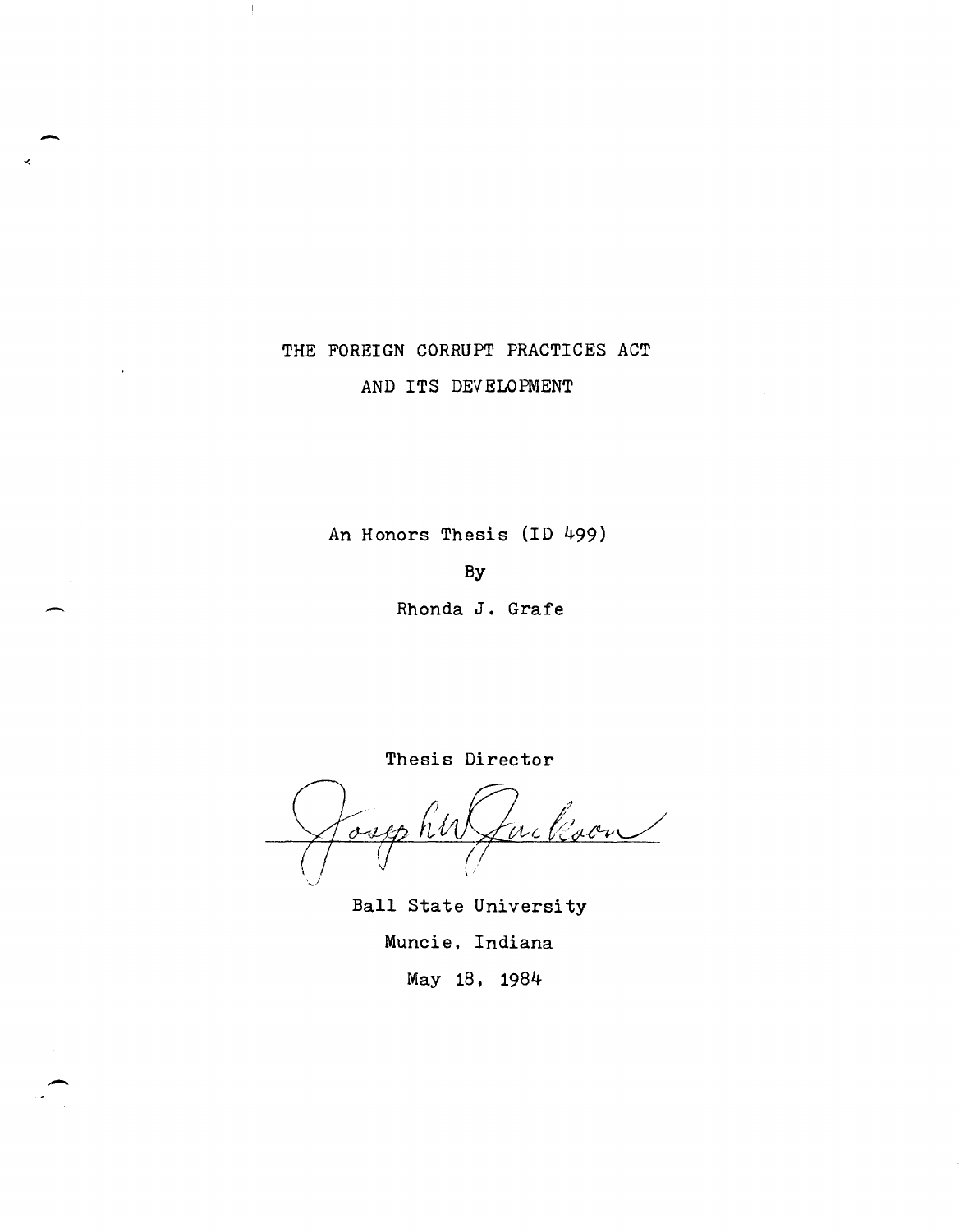$\mathsf{Sp}\mathcal{C}\circ\mathbb H$ *Ihe* ", ; 1 '  $\cdot$  ;  $\cdot$   $\cdot$  $\iota \in \mathbb{R}^d$ :,.. .. ~ ~:, \_ '-. f .......

Before the Foreign Corrupt Practices Act, businesses were basically controlled by the level of standards held by each company's management. Payments made in order to facilitate operations were not unusual. American companies made payments to officials of the United States and to officials of foreign countries so that they could maintain or improve their own business position. These payments often were not reflected in the financial statements of the companies. Because these payments were not disclosed to the public, investors and the Securities and Exchange Commission could not know if particular companies were making questionable payments and how much thase payments amounted to. As a result of the discovery of the extent of these payments, Congress saw the need for legislation concerning corrupt practices. Out of this need came the Foreign Corrupt Practices Act. Although this act was a reaction to an immediate need, it was the culmination of years of consideration and of other legislation.

Although payments for corrupt purposes were not illegal prior to the passage of the Foreign Corrupt Practices Act, they usually have been perceived as morally or ethically wrong. With its passage in 1977 though, the Foreign Corrupt Practices Act prohibited any corporation registered with the Securities And Exchange Commission or anyone acting as an agent of any such registrant from offering a bribe to a

-

 $\overline{\phantom{a}}$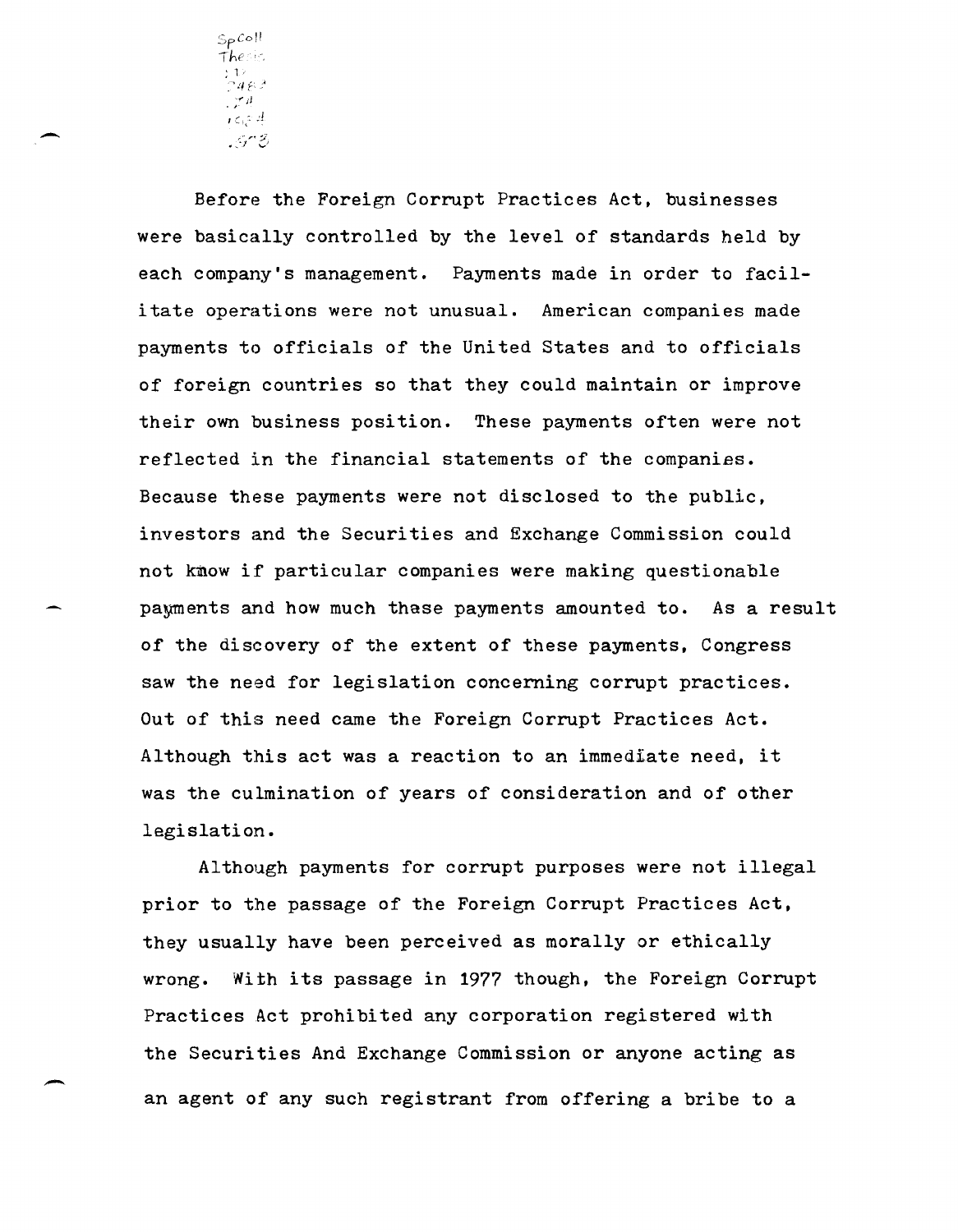foreign official. According to the Act, a bribe consists of "an offer, payment, promise to pay, or authorization of the payment of any money, or offer, gift, promise to give, or authorization of the giving of any thing of value to" any foreign official, any foreign political party, any candidate for foreign political office, or anyone who knows that all or some of the payment will be given to any of these foreign individuals.<sup>1</sup> This change in law effected a change in the business operations of corporations.

Before the Foreign Corrupt Practices Act, for many companies bribery was just another part of doing business. These payments were an accepted and, in many cases, an expected practice. The payments often were to public officials and to others involved in making or forming public policy. By giving payments to those who had the ability to alter drastically a company's profitability, those involved in the company hoped to entice them to push for policies favorable to the company. The companies felt that these bribes would facilitate doing business. By encouraging favorable policies, companies anticipated improving or at least retaining their respective market shares.

-

-

In addition to influencing government officials and thus policies, the payments were intended to aid the companies in conducting business. In some foreign countries, making payments to government officials and officials and company executives was and is an expected part of business transactions. Without the ability to give payment for "services" given, many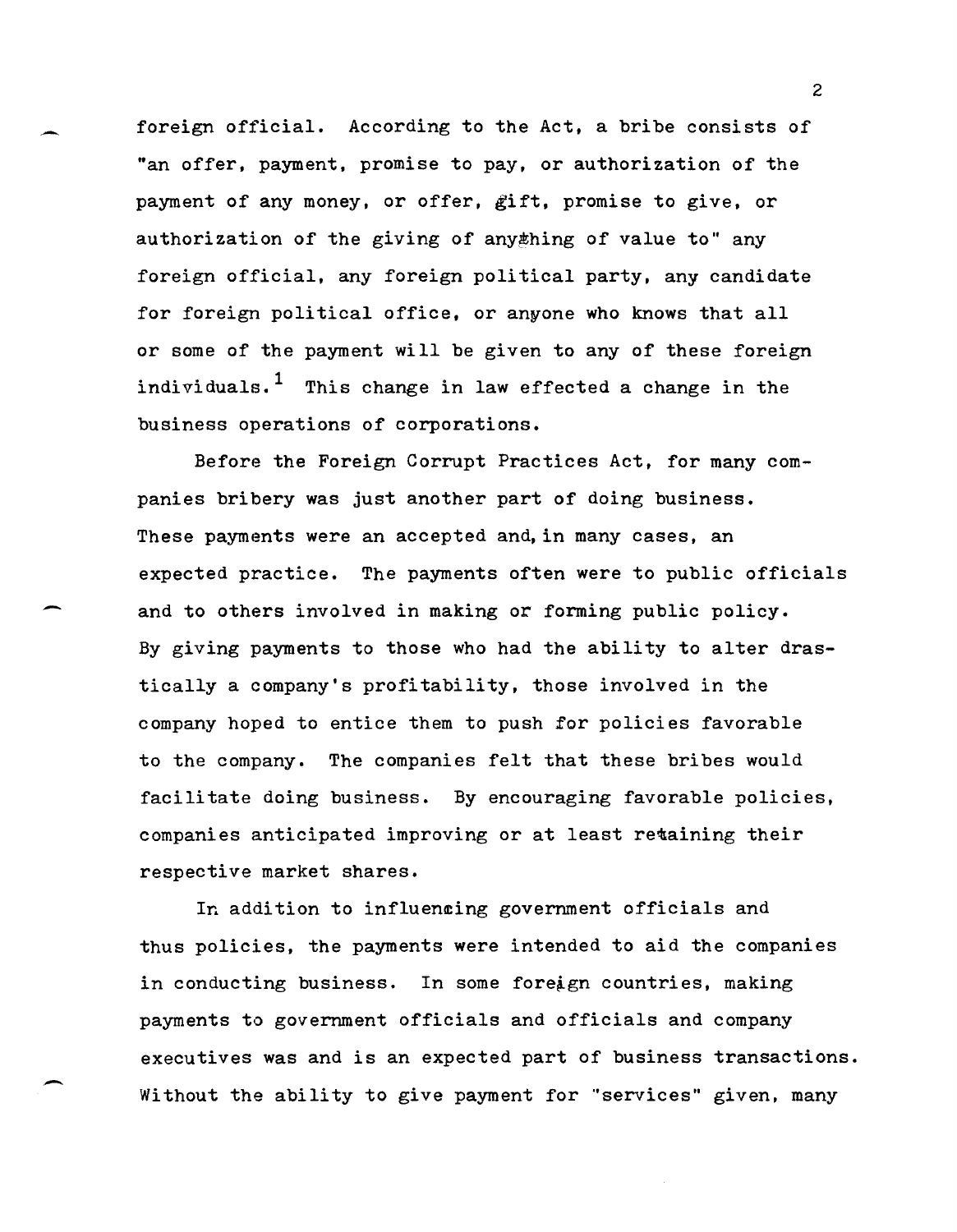companies would lose the ability to compete effectively in foreign lands.

Because of the Foreign Corrupt Practices Act, American corporations must disclose to the public their foreign payments. In part, this is to protect the overseas interests of the United States' government. The government must know about payments abroad. These payments by corporations may involve foreign policy or may concern foreign arms sales. Payments involving foreign policy could have international implications. Because of Defense Department regulations concerning agent fees in foreign amms sales, secret payoffs could be illegal.<sup>2</sup> If information pertaining to these payments is not given to the Defense Department or to other government agencies or is false or misleading, criminal prosecution could result.<sup>3</sup> This is to ensure that negotiations and treaties among the United States and other countries are not undermined by American c'orporations. These provisions are to ensure also that, should any under-the-table payments be discovered, the United States, any other countries, and representatives of any of these countries would not be embarrassed by being publicized as having participated in payments of a questionable nature.

-

In addition to giving gifts aboad in order to further their own interests, some American companies had been paying government officals of the United States. Whereas giving to foreign individuals or business entities could not be controlled by United States law prior to the Foreign Corrupt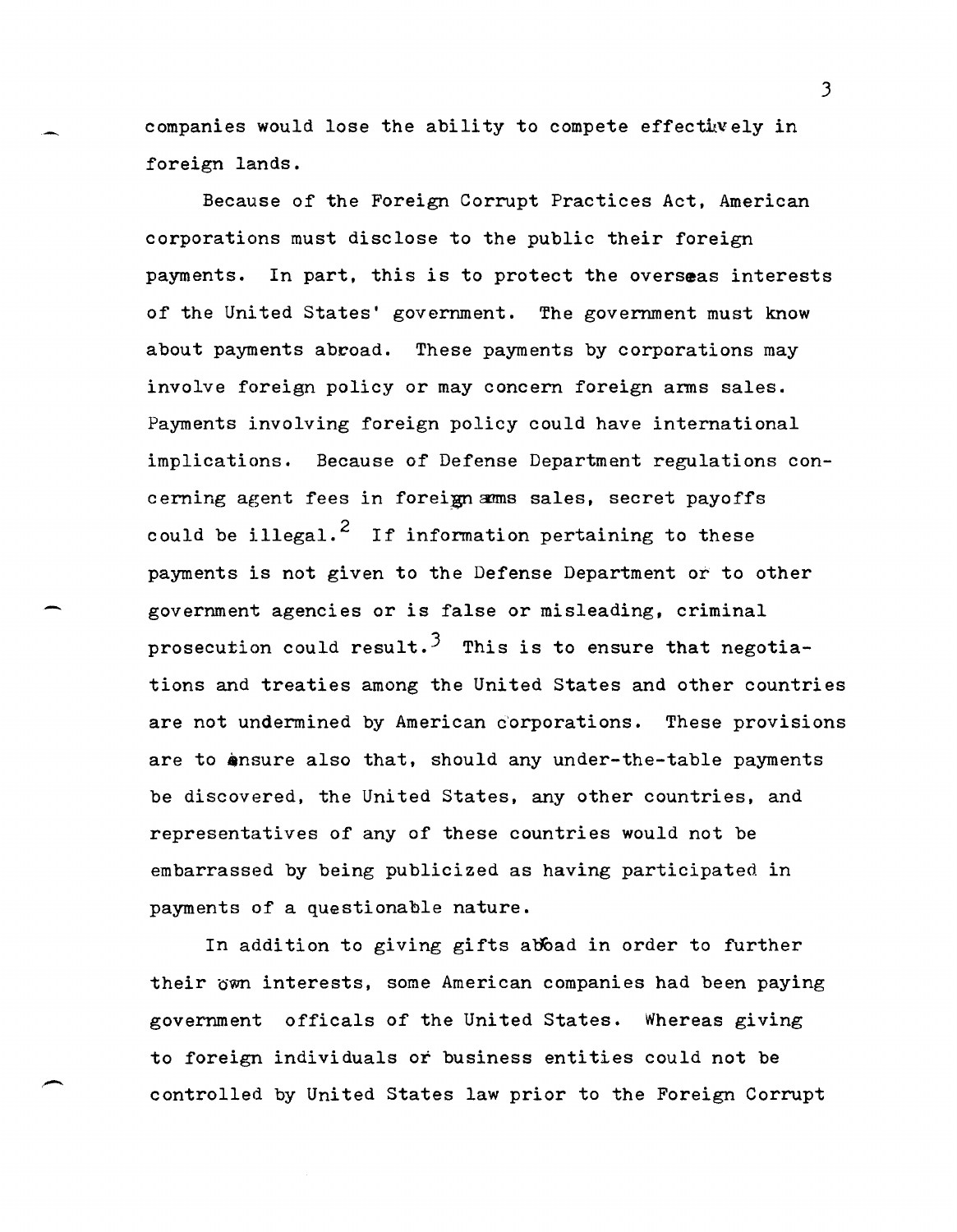Practices Act, making contributions to political campaigns had been against the law since 1907. In that year, the Corrupt Practices Act, also known as the Tillman Act, was passed.<sup>4</sup>

Enforcement of the Corrupt Practices Act disclosed a need for financial statements to reflect to the Securities and Exchange Commission and the public the corporations' actual transactions. This resulted from the discovery of contributions by American corporations to the 1972 Nixon presidential campaign.<sup>5</sup> Because of the Corrupt Practices Act, these contributions were illegal. Upon discovery of the unlawful campaign contributions, the SEC suggested that any corporations that had made illegal political contributions disclose the fact in their 8-K or 10-K reports. This disclosure would allow the SEC and investors to know where company earnings were going. Also, it would allow them to determine the integrity of the companies. The statement was made in the SEC Securities Release Act Number 33-5466 which came out March 8, 1974.<sup>6</sup> The Securities Release Act started the voluntary disclosure program. In the year following the issuance of the Securities Release Act, 360 businesses had reported to the SEC questionable payments.<sup>7</sup> These payments were both domestic and foreign.

The decision to require disclosure of the foreign payments rather than to make the payments themselves illegal did not go through Congress undebated. Legislation that would make illegal the payments to foreign officials was preferred by many. However, this legislation would have

-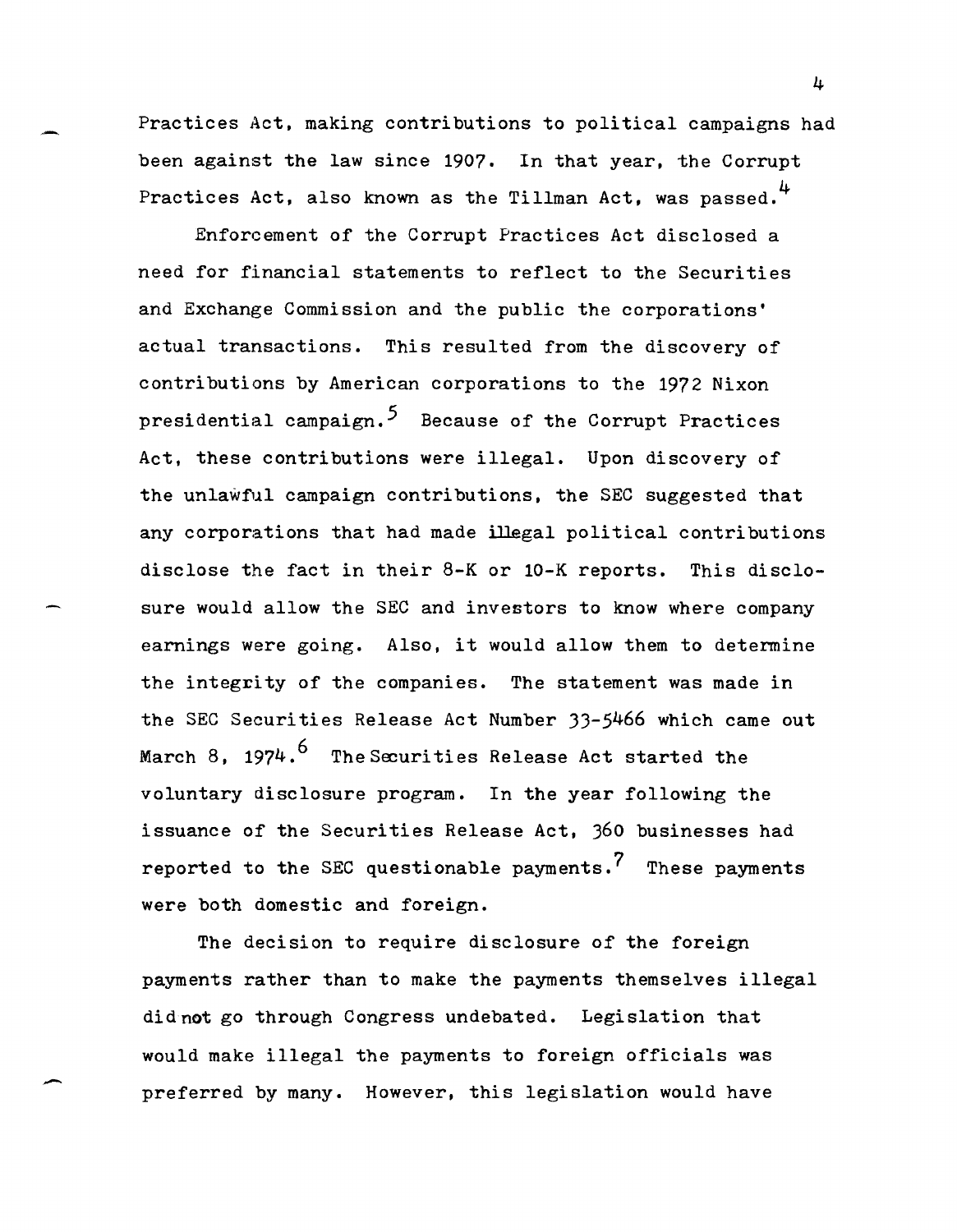caused some problems. Foremost, Congress would have been imposing U.S. law upon other countries by making criminal under U.S. law an act which took place outside of the United States.<sup>8</sup> Investigation of the payment and enforcement of the law would have been difficult. By attempting to enforce the law overseas, the United States may have offended some other countries. The recipients of the bribes and their countries might have felt as though they also were being accused. This could lead to some problems in the governments of the countries and some tension in their relations with the United States.

Congress favored the disclosure of the payments over the criminalization of the payments for positive reasons also. Requiring disclosure of questionable payments would possibly prevent American business from being forced to give gifts in order to operate in foreign lands. If the business had to report any bribes and name the recipients, they probably would be less likely to be victims of extortion.<sup>10</sup> Anyone who received "gifts" for illegal purposes from an American would open himself up to the risk of pressure that the disclosure might bring.

In addition, disclosure laws would be easier to enforce than would antibribery laws. With disclosure legislation, obtaining evidence against violators of the law would be facilitated. Unlike enforcement of laws criminalizing the bribes themselves, enforcement of reporting laws makes unnecessary the need to prove who the recipients of the

,-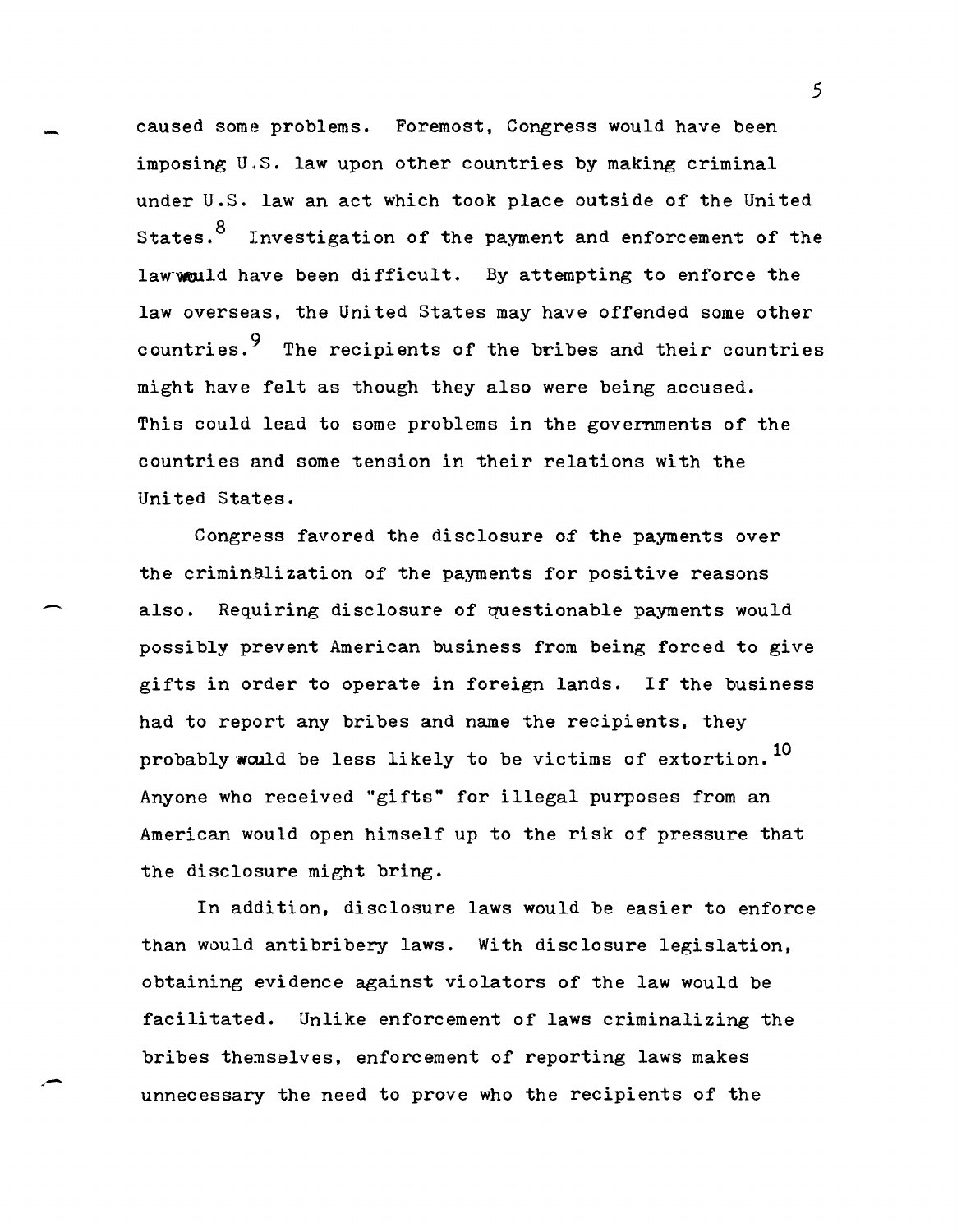payments were, that the motives for the payments were corrupt, or that the purposes of the payments were prohibited.<sup>11</sup>

While Congress was kind to American business by not making the giving of payments to foreign officials a crime, it did keep some control over the corporations. It did not give any specific limitations concerning payments. Rather, the size and number of payments were left open to interpretation. Stanley Sporkin, Director of Enforcement at the Securities and Exchange Commission, felt that "ambiguity in laws and regulations is one of the most potent weapons in governments' armory. In taxes, antitrust, and other regulatory spheres, companies prefer certainty in the rules to permit business planning.  $\cdot$   $^{12}$  By not giving companies a dividing line between acceptable and unacceptable behavior, the Securities and Exchange Commission precluded companies going to the limit in giving payments.

To determine whether or not disclosure was necessary, corporations were given some standards to use. If the payments were large, they had to be disclosed. Another of the criteria was that if the payments themselves were not necessarily large, but the transactions were large or the deals were important parts of the firms' total operations, the SEC must be given details.<sup>13</sup> Corporations were to report to the SEC if an additional criterion was met also. This criterion was much more controversial than the others, because it did not pertain to the financial or economic impact of the transactions. It stated that the SEC must be told about payments if they

-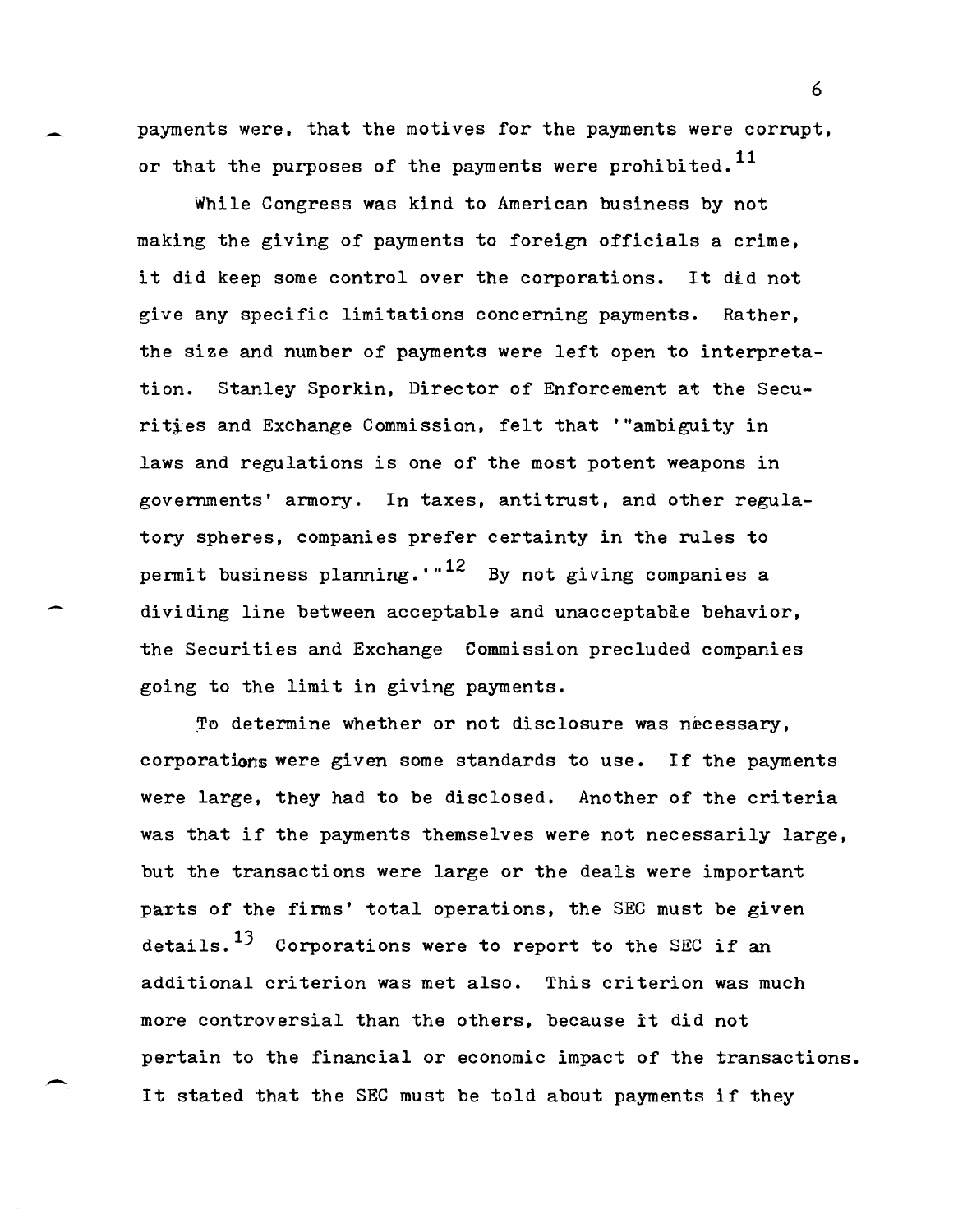reflected lack of integrity of the management, especially top management, of the companies.  $1^{4}$  These standards gave the Securities and Exchange Commission room to interpret them as it wished and kept the members of the corporate world not knowing how far they could go and still not risk having their payments made public.

In the years following the use of the Voluntary Disclosure Program, it became apparent that these undisclosed pay $\alpha$ ments were quite a serious matter. In response to the need for more information concerning the quantity and size of the payments, on February 10, 1976 then-President Ford asked for investigation into the matter by government agencies.<sup>15</sup> President Ford requested this help in order to determine more clearly if the illegal and questionable payments were common. He also wished to know how much these payments amounted to. Because of the number of payments found, a more intense investigation was needed. This prompted Ford to appoint a cabinet-level task force to continue the investigations. The Cabinet Task Force on Questionable Corporate Payments Abroad consisted of ten members: The Secretaries of State, Treasury, Defense, and Commerce, the Attorney General, the director of the Office of Management and Budget, the assistants to the President for Economic Affairs and National Security Affairs, a special representative for trade negotiations, and the executive director of the Council on Economic Policy.<sup>16</sup> The task force was under the jurisdiction of the Justice Department and the Securities and Exchange

-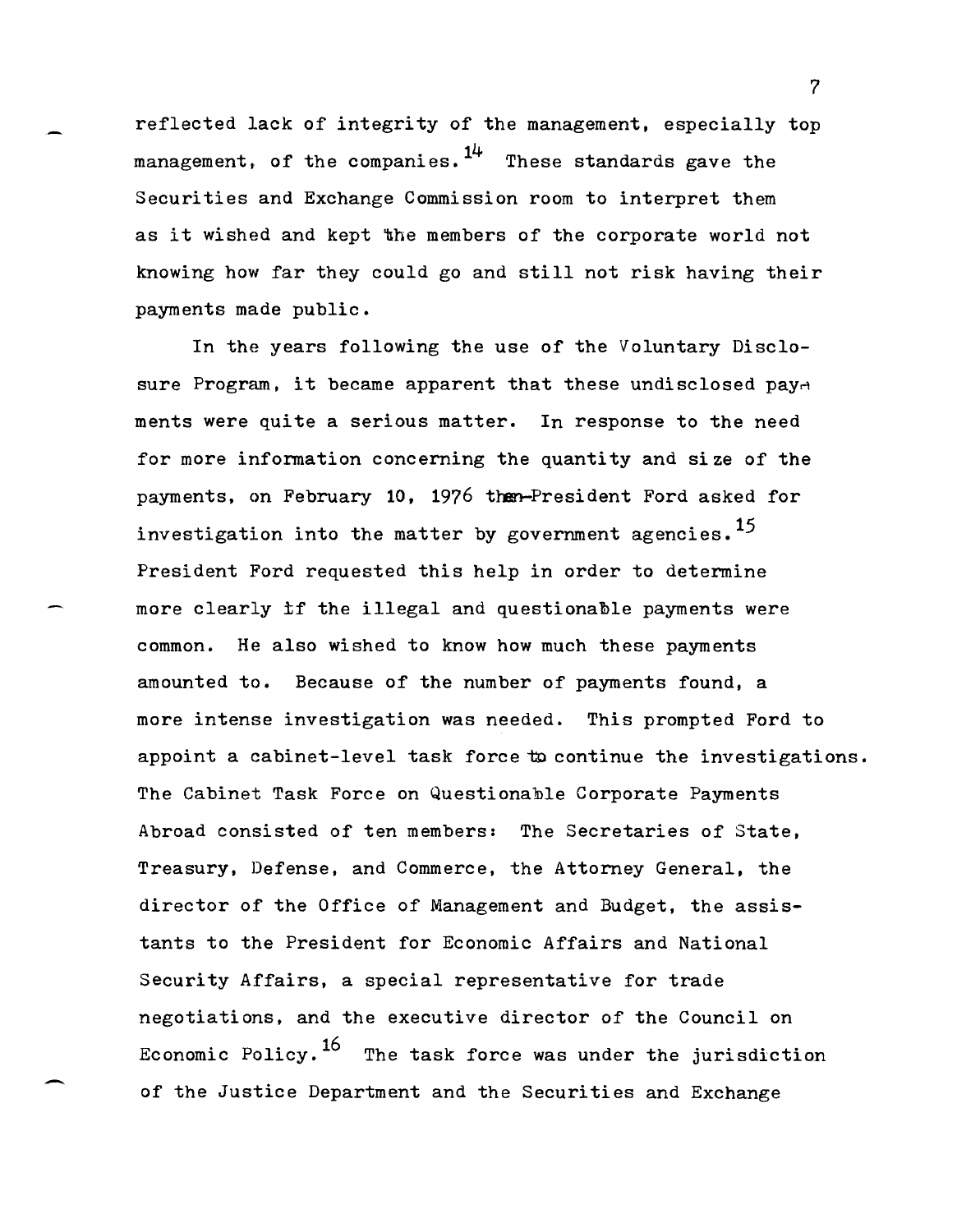Commission and was to discover if any violations of federal law had occurred that required prosecution.<sup>17</sup>

Ford's main purpose for the task force was to have it put together a basis for legislation to prevent the occurrence of illegal payments. The president wanted legislation requiring all corporations to disclose the fact if they had made any foreign payments for the purpose of influencing foreign government officials.  $18$  He felt that the American people had rightfully lost faith in the free enterprise system. For citizens of the United States and of foreign countries to respect the American system was important for Ford. Ford thought that this respect could be restored if corporations were made to be accountable to stockholders for their actions. He did not wish to blame anyone; he only wished to give the corporations guidelines. As Ford said, '"'The purpose of this task force is not to punish American corporations but to ensure that the United States has a clear policy.  $\cdot$ <sup>19</sup>

 $\overline{\phantom{0}}$ 

-

Other countries also were concerned about the payments. If American corporations were making payments to officials of the foreign countries, those countries wanted to know about them. The countries certainly did not benefit from the bribes. Allowing government officials to accept payment in exchange for giving preferential treatment resulted in consumers paying higher prices, receiving inferior products, or both. Because the countries could not always watch over their local officials yet wanted to know about any unethical payments, they also favored international rulings on the subject. 20

s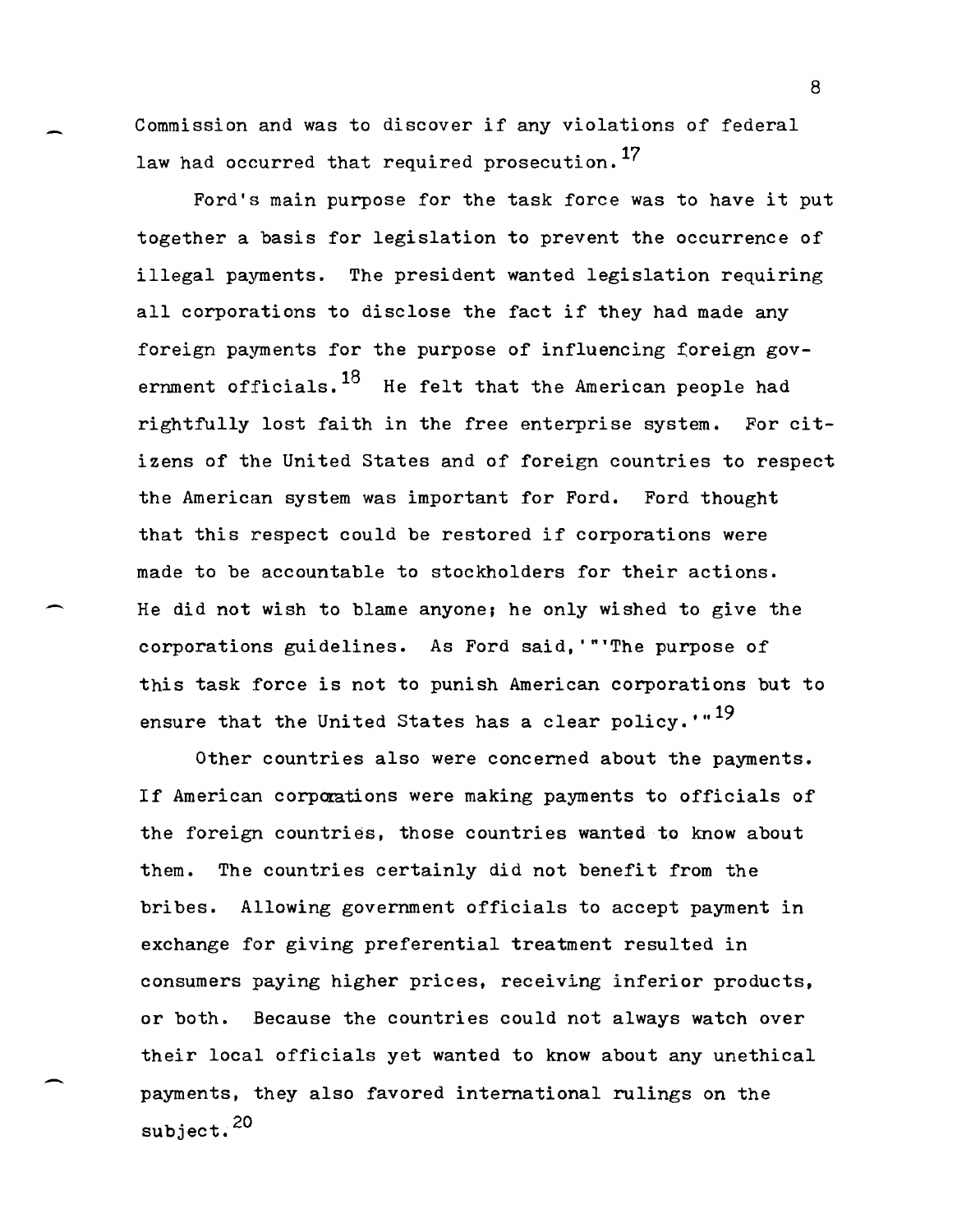Guidelines concerning the actions of multinational enterprises were adopted June 21, 1976.<sup>21</sup> These guidelines were a reaction to the discovery of the bribes and the illegal commissions given in relation to the international sale of aerospace equipment.<sup>22</sup> Although the guidelines were felt to be necessary. compliance with them was voluntary. The twentyfour nation Organization for Economic Cooperation and Development wrote these guidelines. This organization was concerned with the aetivities of companies as they related to host countries. The guidelines reflected this concern. They included requiring participating businesses to consider the policy objectives (such as economic and social progress) of the affected countries. The companies were also to heed any legal obligations pertaining to information required by the host countries and to supply any additional information that the host countries requested. In addition, the organization asked that bribes or other improper benefits not be given to public servants or public office holders and that, unless these are legal, contributions not be made to political candidates, parties, or organizations.  $23$ 

Eventually, an act to make disclosure mandatory was proposed. President Ford sent the Foreign Payments Disclosure Act to Congress early in August 1976. This act required that all payments made with the intent to influence foreign government officials and the names of the recipients of these payments were to be disclosed to the Secretary of Commerce. Unless matters of foreign policy precluded public

-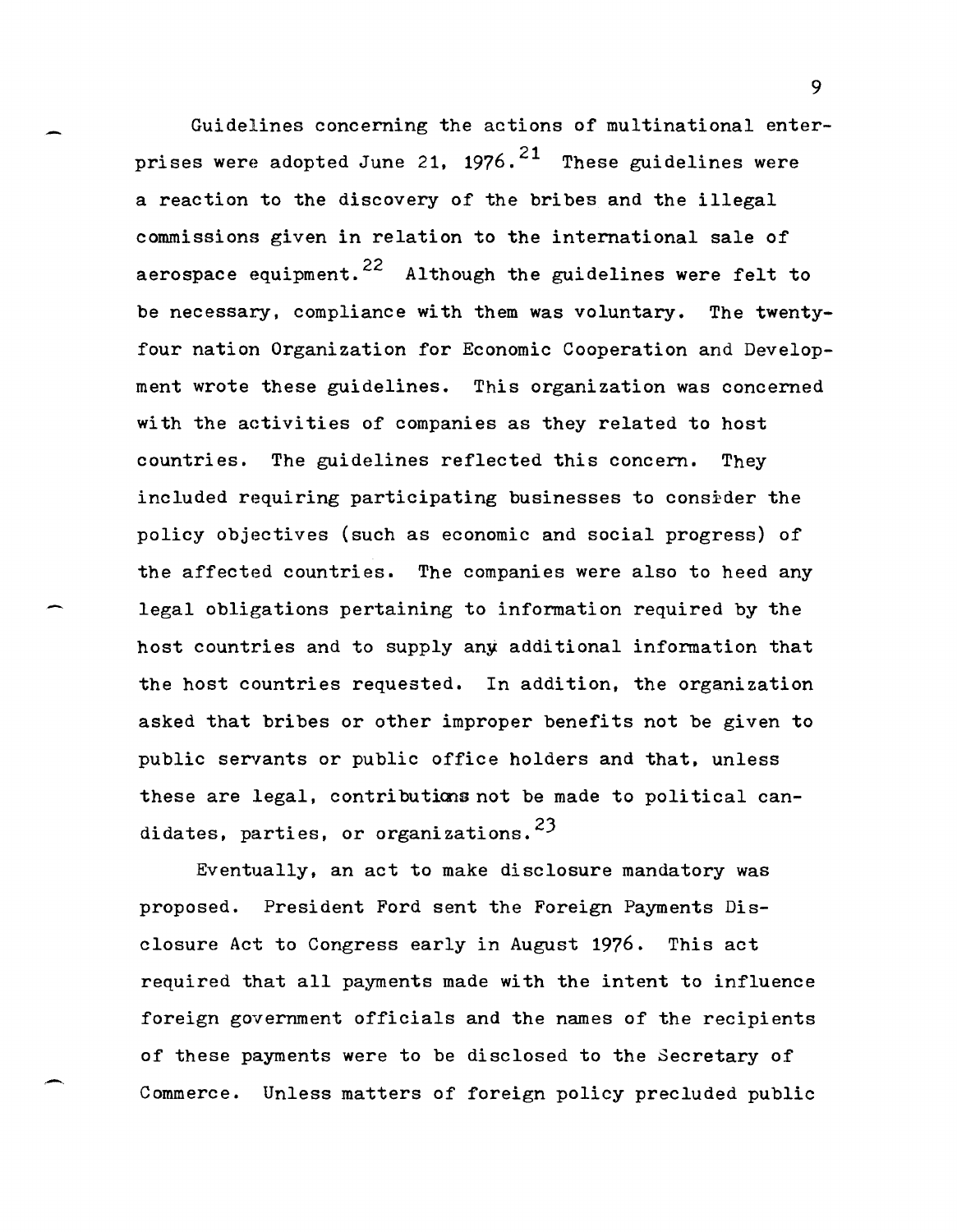disclosure, these payments would then be made public after one year. $2^{4}$  To ensure compliance with this act, a civil penalty of not more than \$100,000 would be levied against those who failed to disclose their foreign payments. A more severe criminal fine would be imposed if the report contained information deliberately falsified or omitted.<sup>25</sup> This criminal fine would be \$500,000 for legal entities and not more than \$100,000 and imprisonment of not more than three years for individuals. By making reporting mandatory, the Foreign Payments Disclosure Act encouraged more companies to tell the public why the money was spent overseas.

These various programs led to the eventual passage of the Foreign Corrupt Practices Act. Something more than disclosure was needed, and the Act was the response to the problem. Included in the Act are some provisions that seem to be unnecessarily put into writing. Apparently, however, some corporations must have the rules spelled out for them. The Foreign Corrupt Practices Act says that each SEC registrant is to make entries and keep books that accurately show the company's transactions. The Act also declares that registrants must keep adequate internal accounting controls. The controls are necessary to ensure that transactions are executed only with the proper authorization of management. Also, they need to assure that transactions are recorded properly to prepare financial statements that conform to generally accepted accounting principles and to account accurately for assets. The act also specifies that access to

--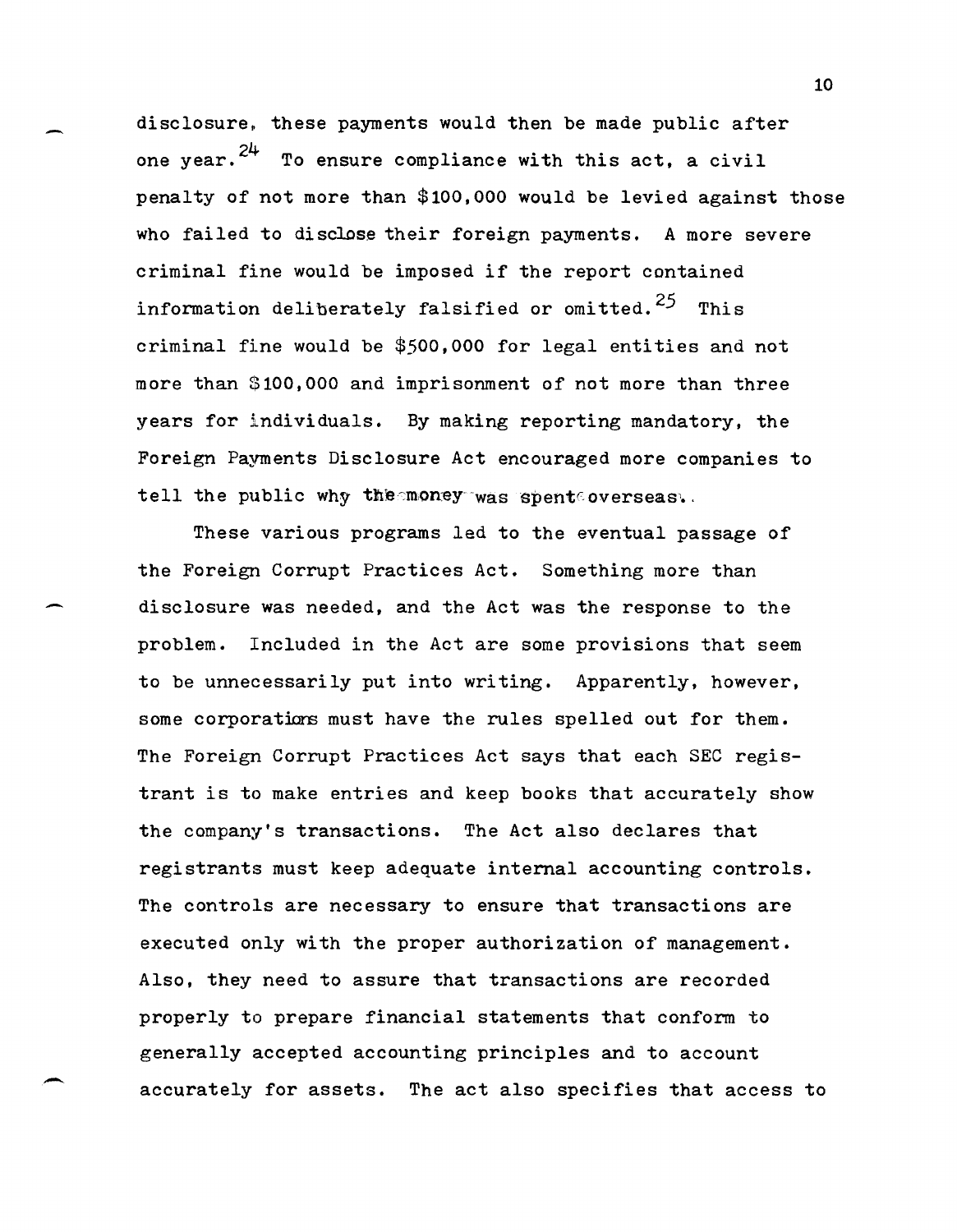assets be limited through the use of internal controls.  $26$ If the proper channels are used, assets can be acquired or disposed of only with the authorization of management. Sufficient internal controls are needed to ensure also that recorded assets are comparable with existing assets. The requirement of adequate internal accounting controls allows the Securities and Exchange Commission to place upon the corporations the burden of watching for irregularities in transactions.

In addition to providing rules dictating what the corporations need to do to assure that their books and their financial statements fairly represent their transactions and their financial positions, the Foreign Corrupt Practices Act specifies also that being deceptive to an external auditor is illegal. The Act states that making any false or misleading statement pertaining to an audit is prohibited. Furthermore, the Act forbids corporations from omitting any material statement that could make other statements misleading.<sup>27</sup> By including this condition, the SEC hoped to prevent corporations from supplying information that complied with generally accepted accounting principles but, at the same time, did not represent the actual transactions that occurred.

-

-

Although the Foreign Corrupt Practices Act was originally to affect only those corporations that conducted business unethically outside of the United States, it ended up affecting all those who are required to register with the Securities anti Exchange Commission. The Foreign Corrupt Practices Act was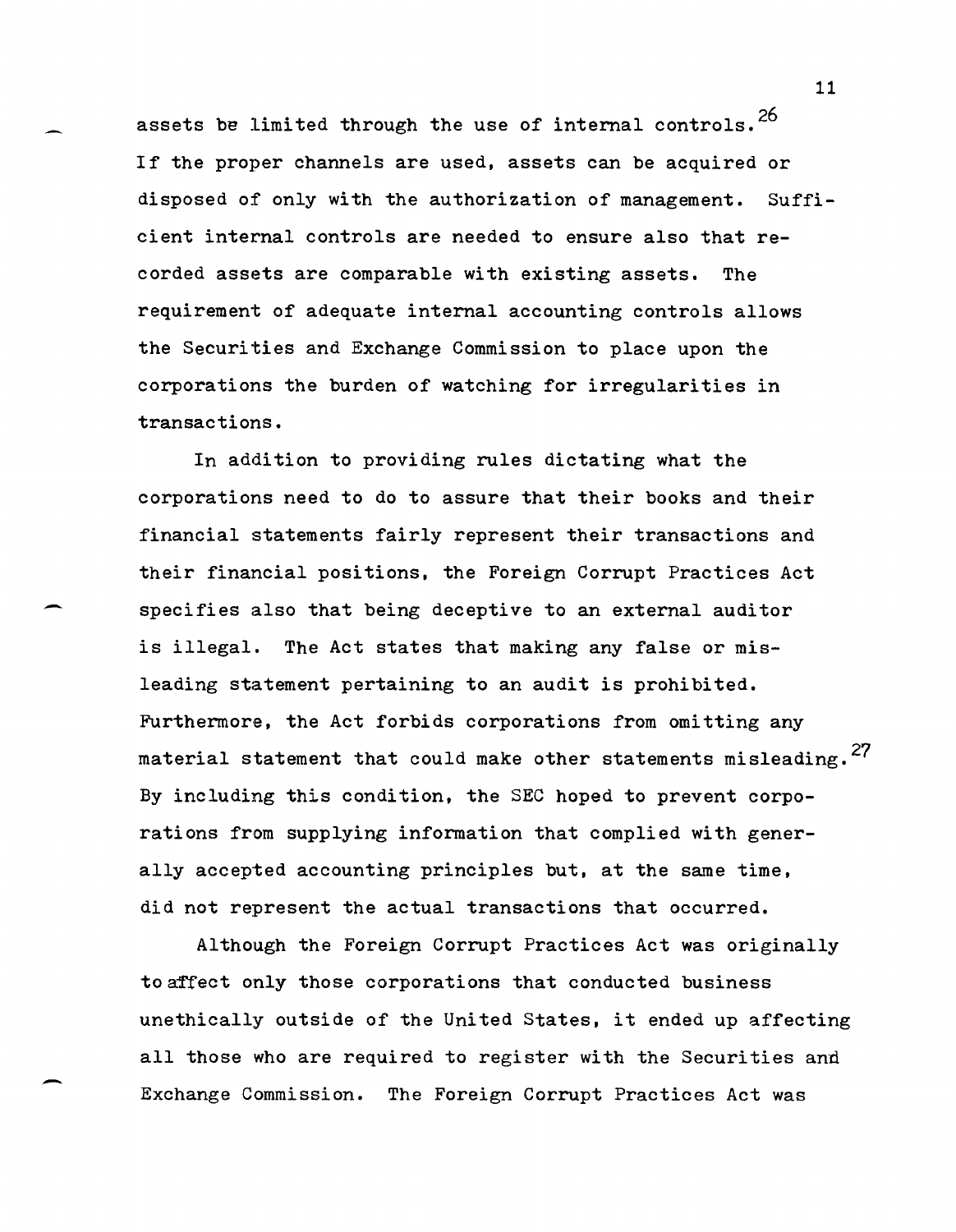seen by Congress as a means of preventing foreign corrupt practices.<sup>28</sup> However, rather than add the Act intact to the Securities Exchange Act of 1934, it was inserted throughout the 1934 Act. As a result, all SEC registrants, instead of just those companies that operate in foreign lands, must comply with the terms outlined in the FCPA.<sup>29</sup> As the chairman of the SEC stated in his testimony before a committee of the House of Representatives in February 1978, the Foreign Corrupt Practices Act "'*i*equires every issuer of securities registered under (the 1934 Act) to comply with certain accounting standards.<sup>..30</sup> This application of the Act has been tried and upheld in £ederal court. The first case that the SEC won concerning the accounting provisions of the Act was SEC v. World-Wide Coin Investments, Ltd. The corporation had violated the antifraud, reporting, accurate books and records, internal accounting controls, ownership, tender offer and proxy solicitations requirements of the 1934 act.<sup>31</sup>

A purpose of the Securities and Exchange Commission is to ensure that corporations are honest and accountable to the public.  $3^2$  This was the basis for the proposal of the Foreign Corrupt Practices Act. The SEC hoped to restore public faith in the corporate system by stimulating corpora $\pm$ tions to be honest with the public and to use integrity in their business dealings. The intention of Congress and the SEC was that the FCPA, as Senator Proxmire said,"' ... will make clear once and for all that bribery by U.S. companies is not an acceptable way of doing business. It  $\cdots$ 

-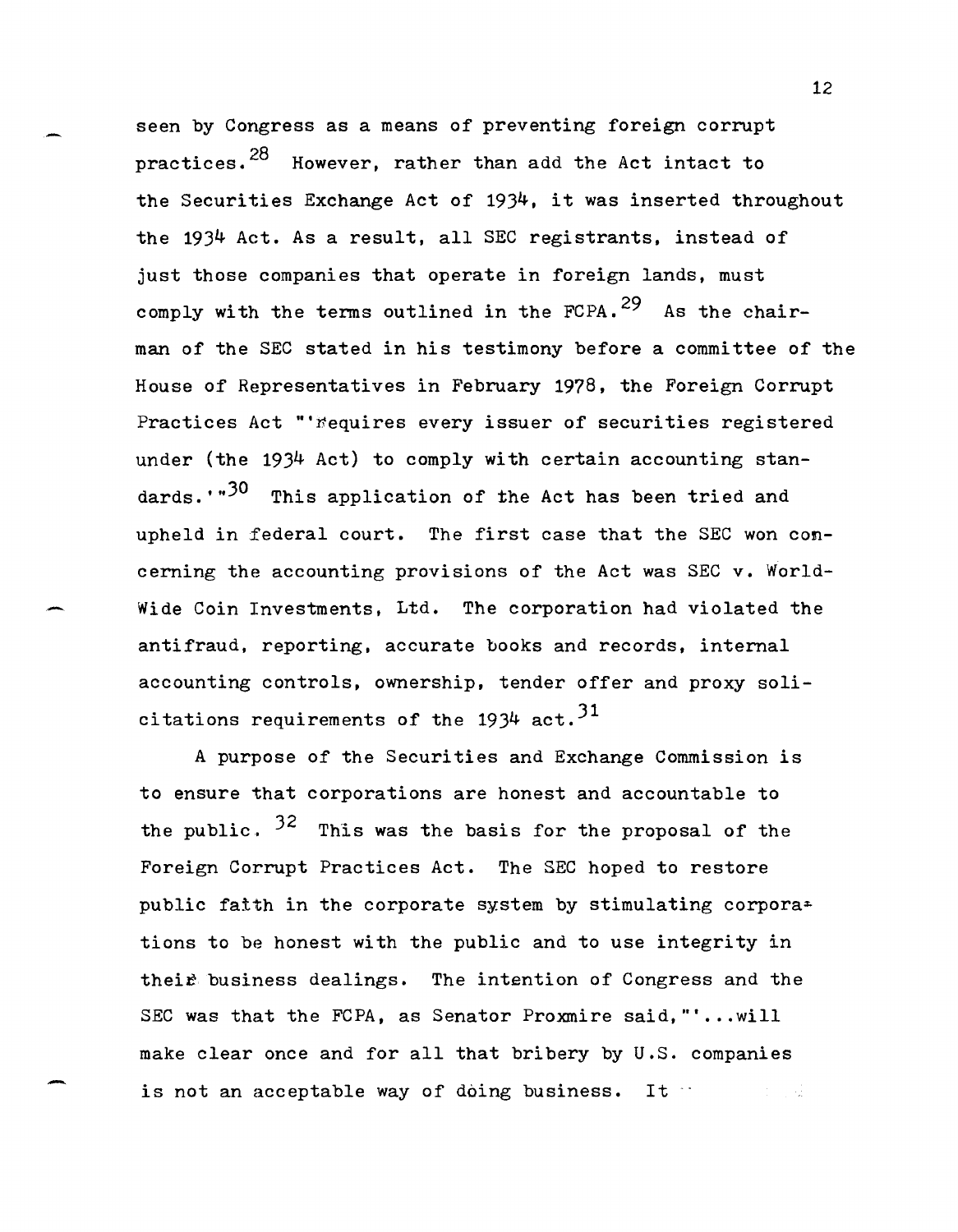will provide the enforcement machinery to make certain that management neither approves bribes not looks the other way to prevent subsidiaries to pay bribes.<sup> $1.33$ </sup> The SEC hoped that the Act would help to further the punposes of the Commission. It saw the Act as a way to improve relations between each corporation's management and its stockholders. The SEC hoped that relations between corporate management and the outside directors. auditors, and legal counsel also would be bettered by the Act.

The Securities and Exchange Commission has only one responsibility. It has been given the duty of protecting investors. $3^4$  This includes ensuring that the investor has access to all the information he needs to make a knowledgeable decision. The investor also has the right to information that is complete and correct. Because of its responsibility, the SEC has governance over the nondisclosure of payments of corporations. The Commission has some freedom in its enforcement of the Foreign Corrupt Practices Act. Unlike the President and the Congress of the United States, the Securities and Exchange Commission does not deal directly with foreign governments or their agencies. As a result, the SEC does not need to feel constrained in its actions; it does not need to be concerned about possible foreign policy implications.  $35$  Because the Commission does not have to worry about disrupting any foreign relations. it is at liberty to enforce the Foreign Corrput Practices Act in any manner that it thinks: would be the most beneficial.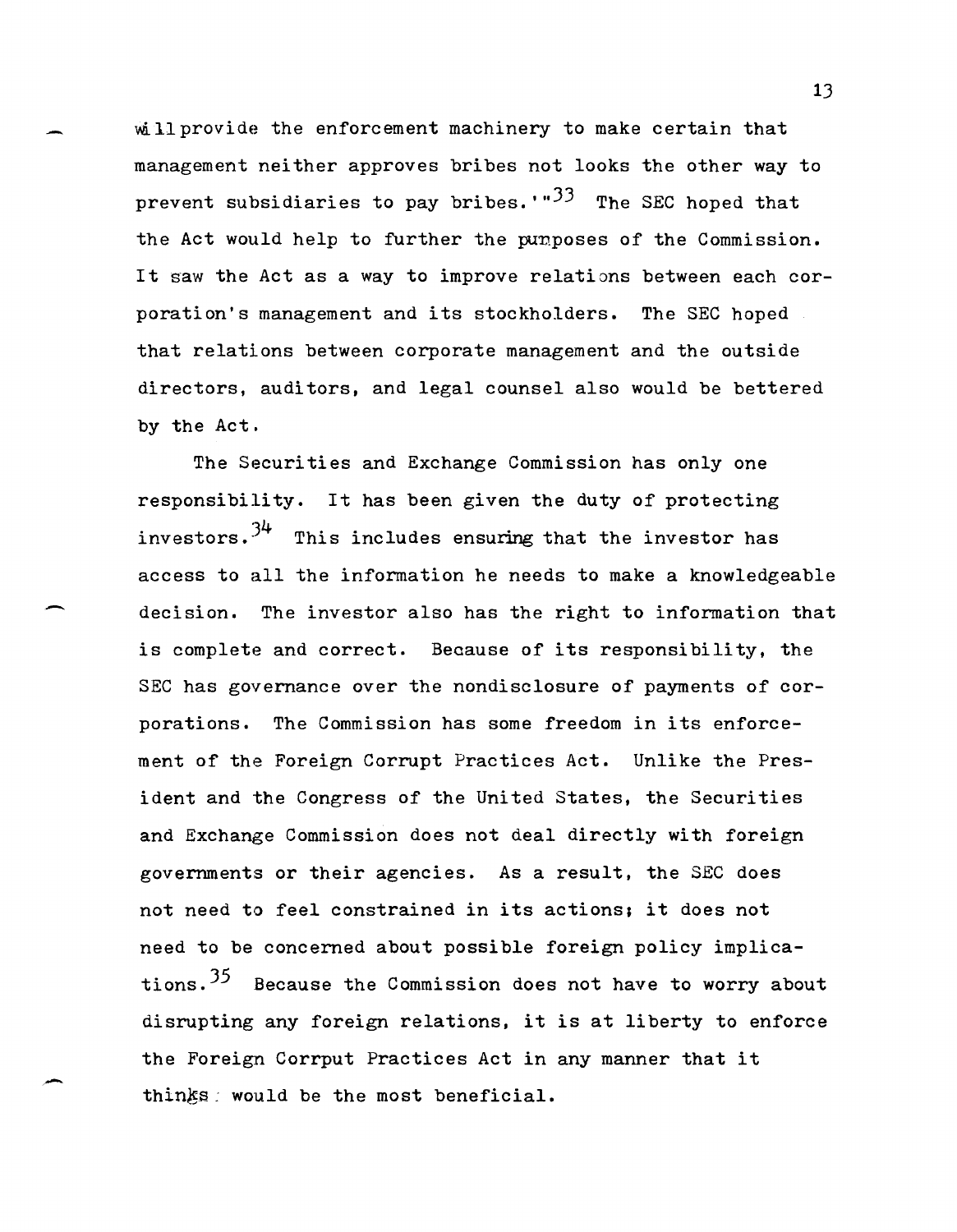Together with the Securities and Exchange Commission, the Justice Department has jurisdiction over corporations that violate the Foreign Corrupt Practices Act.  $36$  If these government agencies find that a corporation or anyone acting on the behalf of the corporation is guilty of any wrongful activity as outlined in the Act, the offender is subject to the same penalties as anyone who violates any other part of the 1934 Act. Therefore, anyone convicted of willfully violating any terms of the 1934 Act will be given a penalty consisting of a fine of not more than \$10,000 imprisonment of not more than five years, or both.  $37$ 

Although the Justice Department and the Securities and Exchange Commission together enforce the Foreign Corrupt Practices Act, they have had disagreements on the amount of help to give corporations before enforcement is necessary. The Justice Department originally wanted to give businesses procedures for finding out whether or not a payment was allowable. It felt that i'f a payment was illegal, the corporation had a right to know that before it was accused of a crime. The Securities and Exchange Commission did not agree. It saw no reason why guidelines should be given to criminals. The SEC later reversed its position when an amendment to the Act seemed imminent. This changed the previous contention of the Commission that a decision by the Justice Department that a payment was allowed was not binding upon the SEC and that the SEC could initiate an investigation.  $38$ As a result, corporations were given the opportunity to have evaluated any payments that might be considered illegal.

.-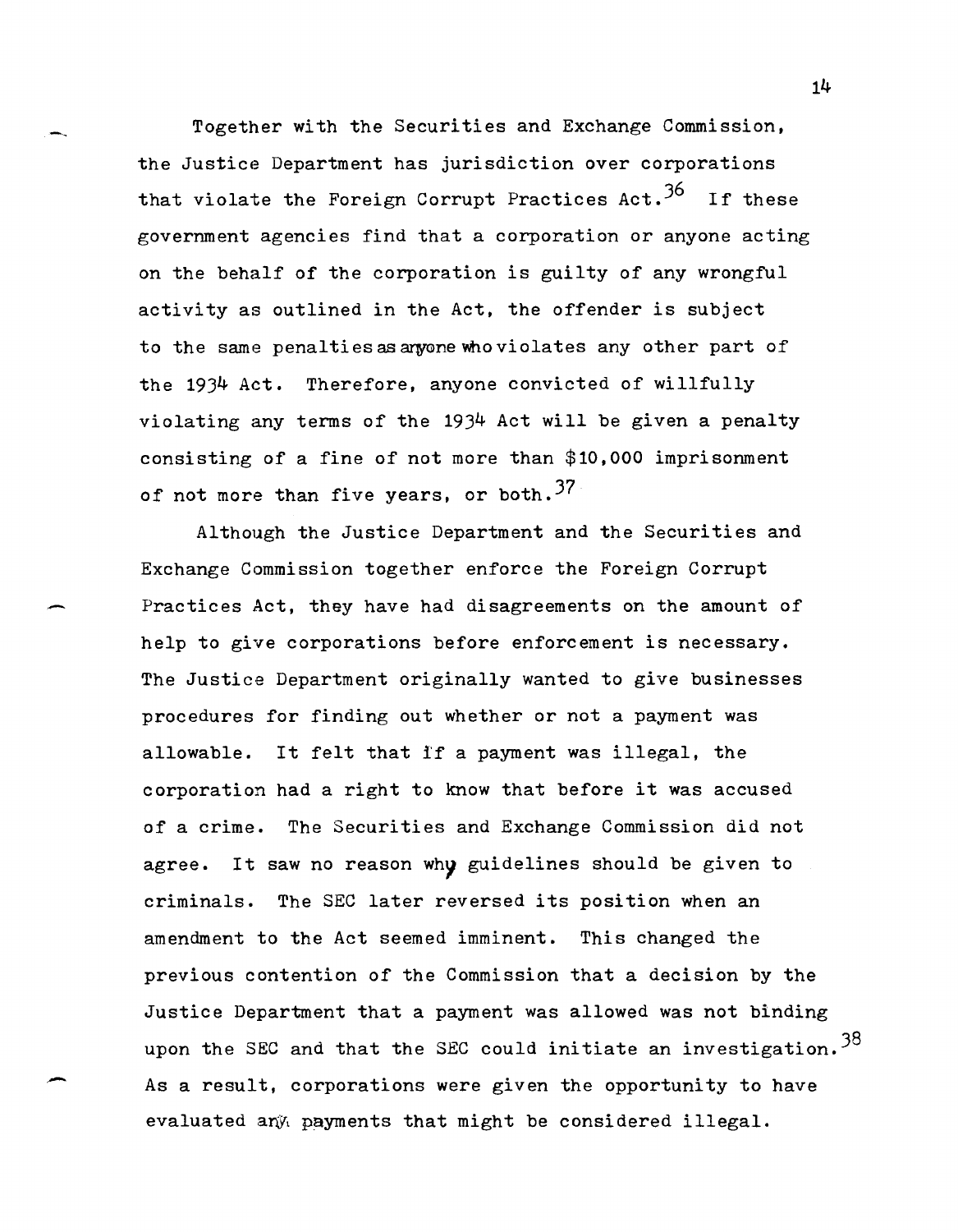Another problem with the Act is the lack of clarity in the text itself. Because the Act was written quickly, its terms were not written explicitly enough to avoid interpretation.  $39$  Many terms thus : are undefined Qr ambiguous. As a result of this ambiguity, literal understanding of the Act is hampered. The Securities and Exchange Commission, its registrants, and the Justice Department are not given enough clear definitions to decide whether or not a payment is a bribe or if it is a facilitating payment, which is allowable.<sup>40</sup> No guidelines are given in the Act to determine if records are accurate or presented fairly. In addition, even if the books are found to be presented fairly in accordance with generally accepted accounting principles, they might contain deficiencies which could be considered a violation of the Act. The Foreign Corrupt Practices Act also does not contain criteria to be used to determine if a specific deficiency in record keeping or weakness in internal control violates any provision of the Act. $41$  This vagueness has contributed to the ineffectiveness of the Foreign Corrupt Practices Act. Congress passed the Act without debating enough to define sufficiently the unclear phrases. As a result, the Act has not been as effective as Congress had hoped.

-

-

-

To remedy these problems, Congress has revised the Act. In 1980, the Senate passed the Business Accounting and Foreign Trade Simplification Act. This act was an attempt to remove some of the ambiguities in the FCPA. It removed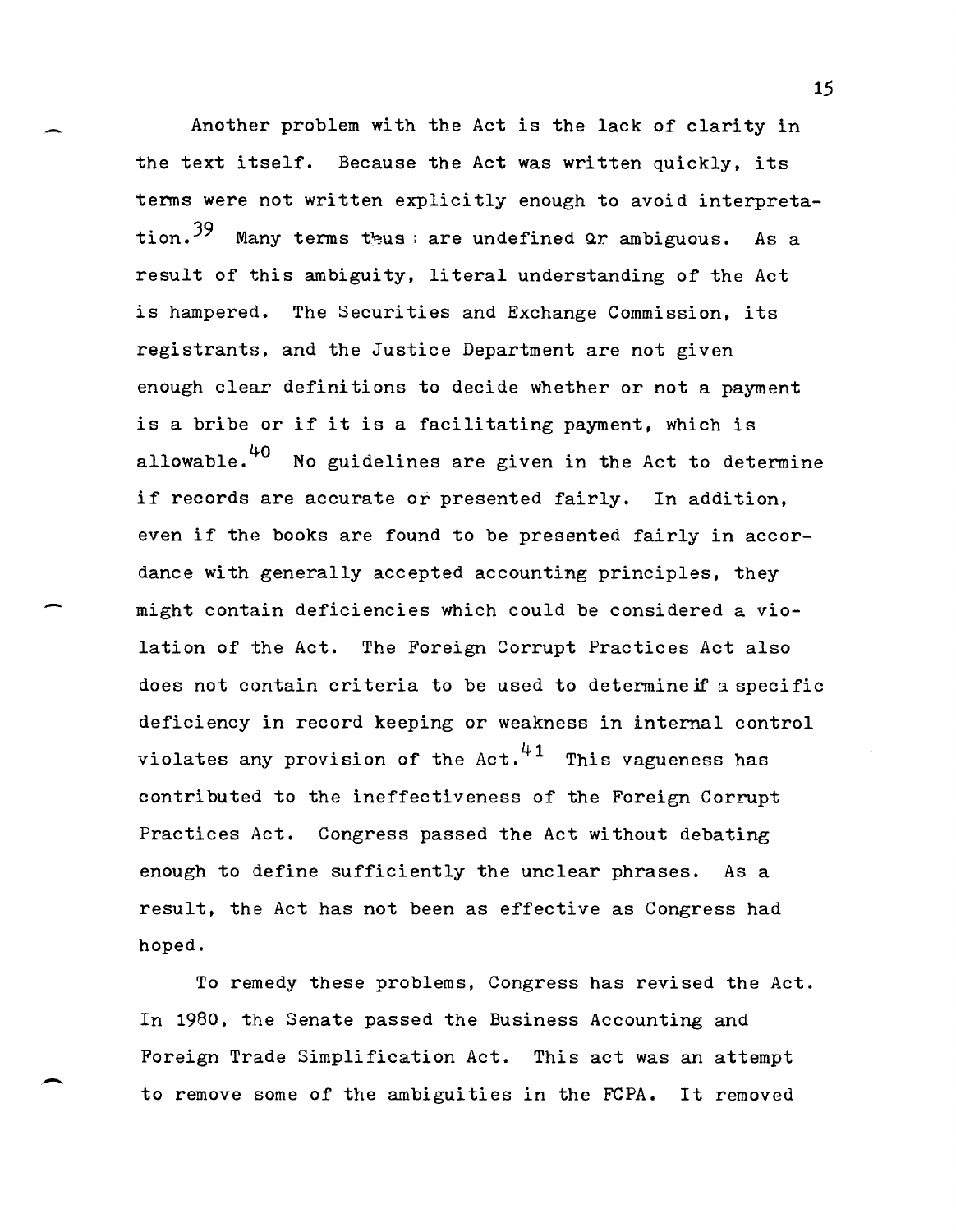the provision of the FCPA that companies could be prosecuted if they had reason to know that a payment might be made by an agent of the company. Instead. the company could be prosecuted only if it directed or authorized a payment "expressly or by a course of conduct." This term bothered members of the House of Representatives who did not wish to replace ambiguous terms in the FCPA with different ambiguous terms. Senator John Heinz of the Senate Banking Committee explained that the term "course of conduct" referred to "situations 'where a company through its words or course of conduct. has intended that a corrupt payment be made.'" Eventually, in May 1983, the House also passed the bill.<sup>42</sup> Because of the passage of this act. the Foreign Corrupt Practices Act has been made more effective in achieving its purpose of prohibiting the bribery of foreign officials.

Although the Foreign Corrupt Practices Act has not increased the integrity of American 6orporations to the level desired. it has made progress. It was originally intended to prevent American corporations from bribing foreign officials. However, it has also succeeded in improving the record keeping of companies in this country. It went through many phases and degrees of coverage before it was passed in its final state. Although it has led to some problems in its enforcement. the Foreign Corrupt Practices Act has served its purpose •

.-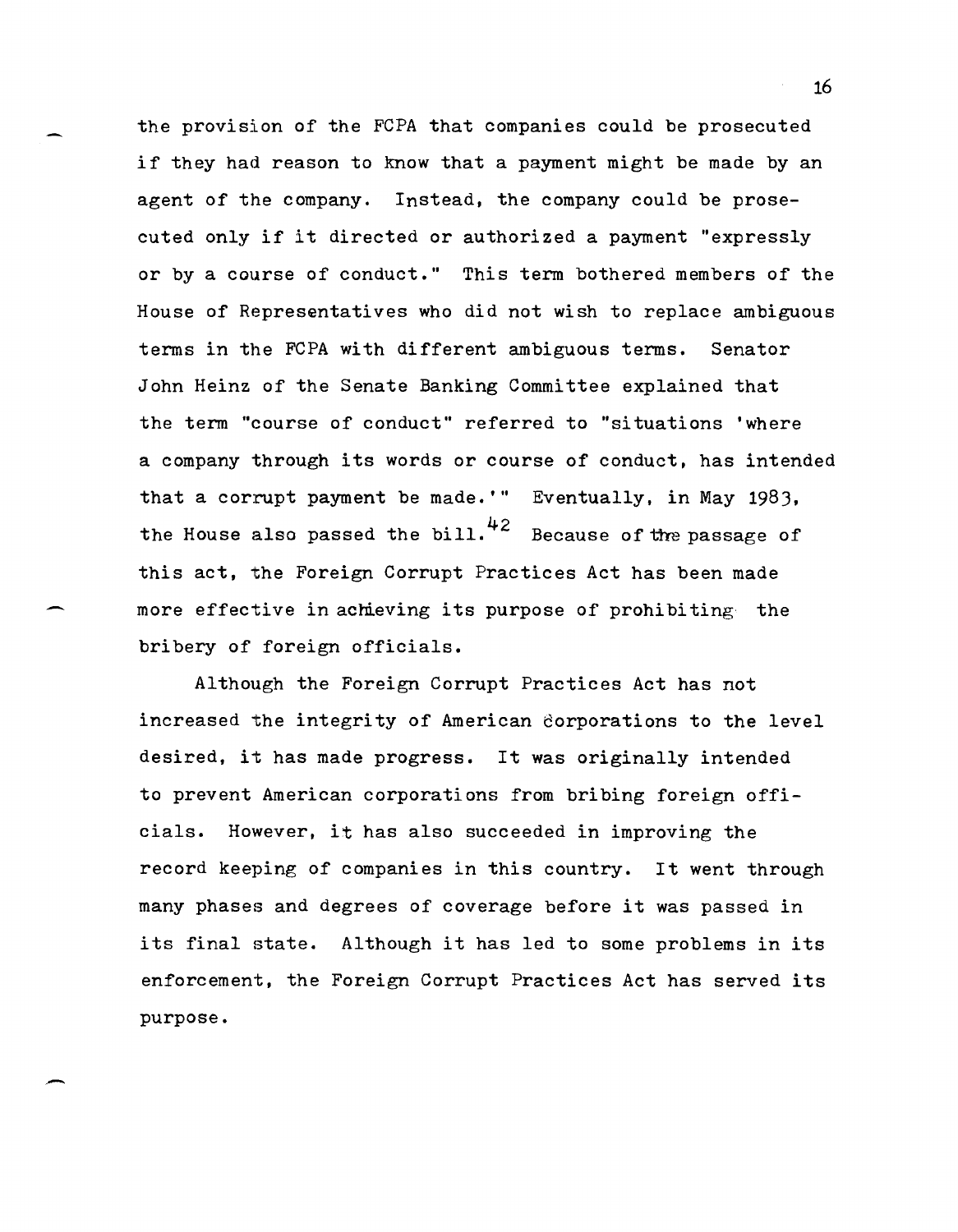#### APPENDIX

## TITLE I--FOREIGN CORRUPT PRACTICES

#### SHORT TITLE

Sec. 101. This title may be cited as the "Foreign Corrupt Practices Act of 1977".

## ACCOUNTING STANDARDS

Sec. 102. Section 13(b) of the Securities Exchange Act of 1934 (15 U.S.C. 78q(b)) is amended by inserting "(1)" after "(b)" and by adding at the end thereof the following:

 $r(2)$  Every issuer which has a class of securities registered pursuant to section 12 of this title and every issuer which is required to file reports pursuant to section 15(d) of this title shall--

 $"$ (A) make and keep books, records, and accounts, which, in reasonable detail, accurately and fairly reflect the transactions and dispositions of the assets of the issuer; and

 $\Gamma(B)$  devise and maintain a system of internal accounting controls sufficient to provide reasonable assurances that--

 $"(i)$  transactions are executed in accordance with management's general or specific authorization;

"(ii) transactions are recorded as necessary  $(I)$  to permit preparation of financial statements in conformity with generally accepted accounting principles or any other criteria applicable to such statements, and (II) to maintain accountability for assets;

"(iii) access to assets is permitted only in accordance with management's general or specific authorization; and

"(iv) the recorded accountability for assets is compared with the existing assets at reasonable intervals and appropriate action is taken with respect to any differences.

"(3) (A) With respect to matters concerning the national security of the United States, no duty or liability under paragraph (2) of this subsection shall be imposed upon any person acting in cooperation with the head of any Federal department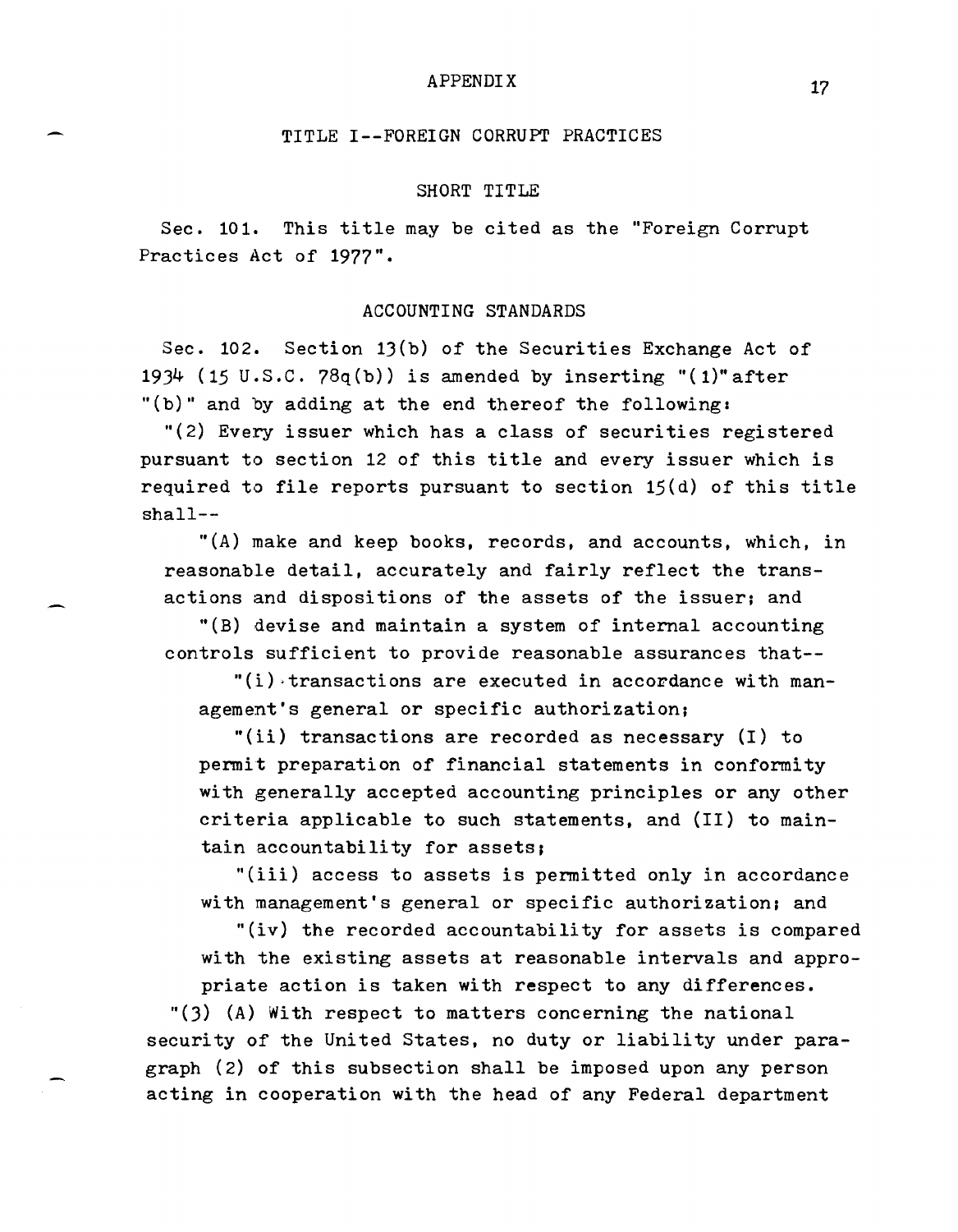or agency responsible for such matters if such act in cooperation with such head of a department or agency was done upon the specific, written directive of the head of such department or agency pursuant to Presidential authority to issue such directives. Each directive issued under this paragraph shall set forth the specific facts and circumstances with respect to which the provisions of this paragraph are to be invoked. Each such directive shall, unless renewed in writing, expire one year after the date of issuance.

"(B) Each head of a Federal department or agency of the United States who issues a directive pursuant to this paragraph shall maintain a complete file of all such directives and shall, on October 1 of each year, transmit a summary of matters covered by such directives in force at any time during the previous year to the Permanent Select Committee on Intelligence of the House of Representatives and the Select Committee on Intelligence of the Senate.".

## FOREIGN CORRUPT PRACTICES BY ISSUERS

-

Sec. 103. (a) The Securities Exchange Act of 1934 is amended by inserting after section 30 the following new section:

"FOREIGN CORRUPT PRACTICES BY ISSUERS

"Sec. 30A. (a) It shall be unlawful for any issuer which has a class of securities registered pursuant to section 12 of this title or which is required to file reports under section 15(d) of this title, or for any officer, director, employee, or agent of such issuer or any stockholder thereof acting on behalf of such issuer, to make use of the mails or any means or instrumentality of interstate commerce corruptly in furtherance of an offer, payment, promise to pay. or authorization of the payment of any money, or offer, gift, promise to give, or authorization of the giving of anything of value to--

"(1) any foreign official for purposes of--

"(A) influencing any act or decision of such foreign official in his official capacity, including a decision to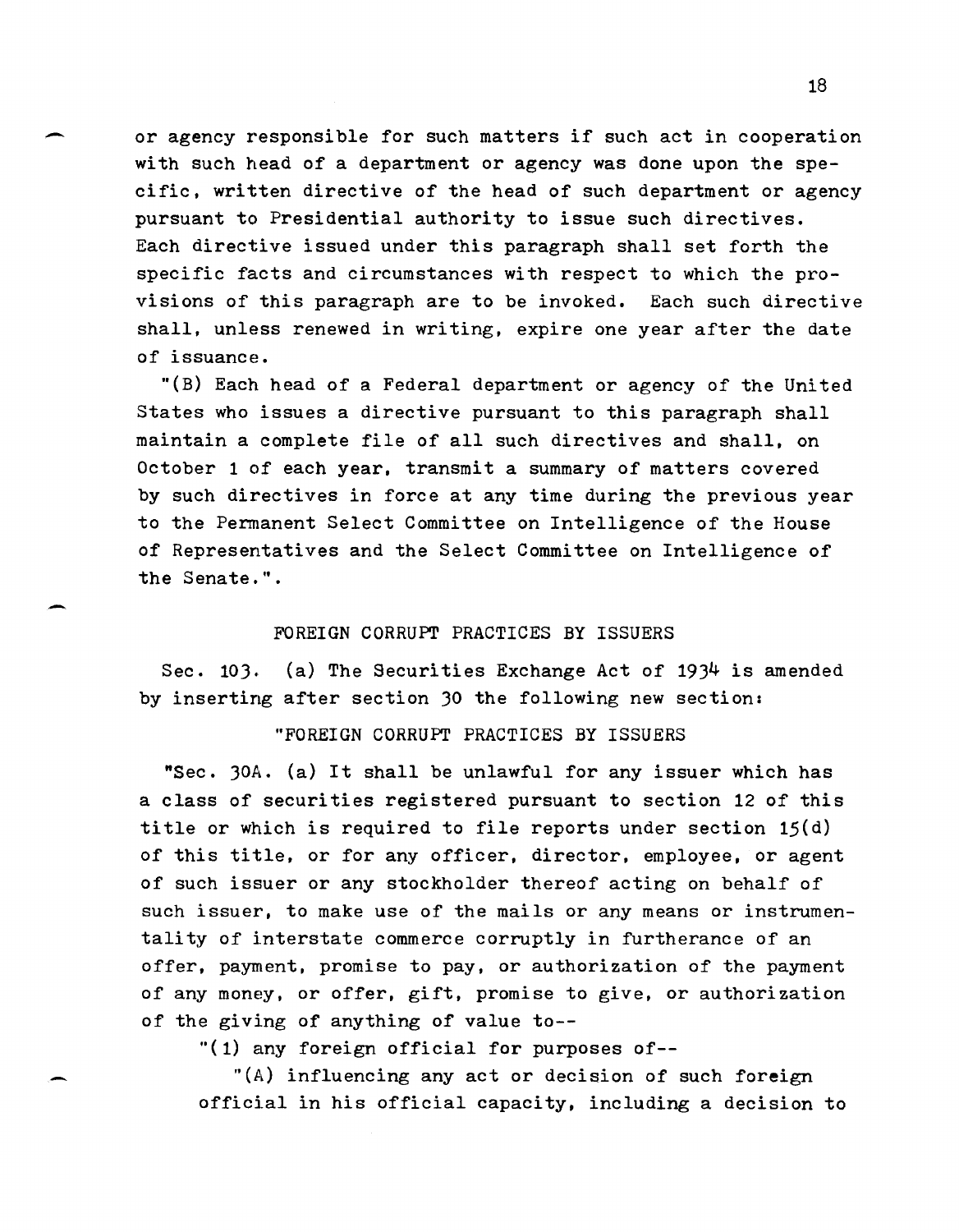fail to perform his official functions; or

-

-

 $\overline{\phantom{0}}$ 

"(B) inducing such foreign official to use his influence with a foreign government or instrumentality thereof to affect or influence any act or decision of such government or instrumentality,

in order to assist such issuer in obtaining or retaining business for or with, or directing business to, any person;

"(2) any foreign political party or official thereof or any candidate for foreign political office for purposes of--

"(A) influencing any act or decision of such party, official, or candidate in its or his official capacity, including a decision to fail to perform its or his official functions; or

"(B) inducing such party, official, or candidate to use its or his influence with a foreign government or instrumentali ty,

in order to assist such issuer in obtaining or retaining business for or with, or directing business to, any person; or

"(3) any person, while knowing or having reason to know that all or a portion of such money or thing of value will be offered, given, or promised, directly or indirectly, to any foreign official, to any foreign political party or official thereof, or to any candidate for foreign political office, for purposes of--

"(A) influencing any act or decision of such foreign official, political party, party official, or oandidate in his or its official capacity, including a decision to fail to perform his or its official functions; or

"(B) inducing such foreign official, political party, party official, or candidate to use his or its influence with a foreign government or instrumentality thereof to affect or influence any act or decision of such government or instrumentality, in order to assist such issue in obtaining or retaining business for or with, or directing business to, any person.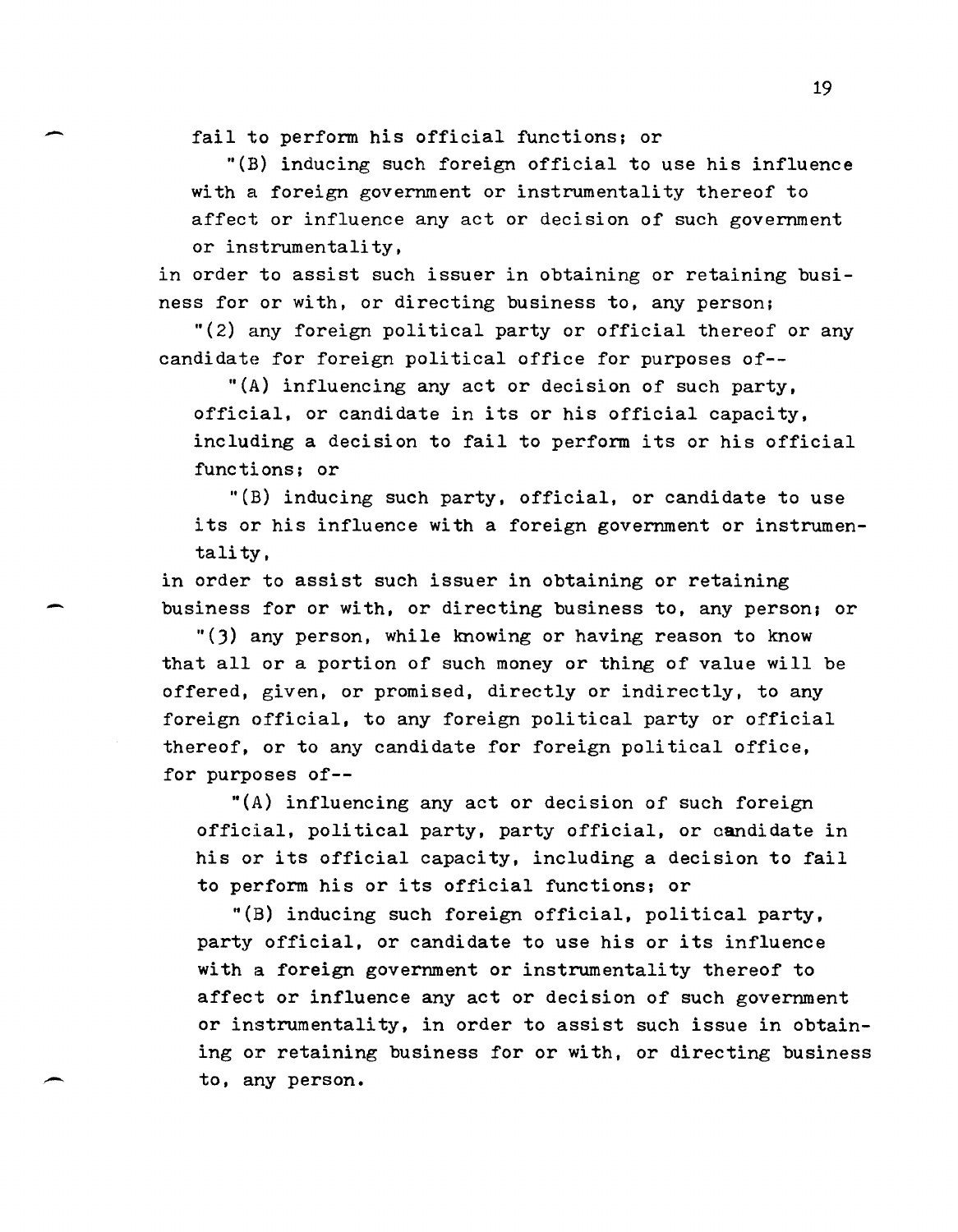20<br>
(b) As used in this section, the term 'foreign official' means<br>
example: an analogue of a family company an any department any officer or employee of a foreign government or any department, agency, or instrumentality thereof, or any person acting in an official capacity for or on behalf of such government or department, agency, or instrumentality. Such tern does not include any employee of a foreign government or any department, agency, or instrumentality thereof whose duties are essentially ministerial or clerical.".

> (b) (1) Section J2(a) of the Securities Exchange Act of 19J4 (15 U.S.C. 78ff(a)) is amended by inserting "(other than section 30A)" immediately after "title" the first place it appears.

(2) Section J2 of the Securities Exchange Act of 19J4 (15 u.s.c. 78ff) is amended by adding at the end thereof the following new subsection:

"(c) (1) Any issuer which violates section  $30A$  (a) of this title shall, upon conviction, be fined not more than \$1,000,000.

"(2) Any officer or director of an issuer, or any stockholder acting on behalf of such issuer, who willfully violates section JOA (a) of this title shall, upon conviction, be fined not more than \$10,000, or imprisoned not more than five years, or both.

"(J) Whenever an issuer is found to have violated section JOA (a) of this title, any employee or agent of such issuer who is a United States citizen, national, or resident or is otherwise subject to the jurisdiction of the United States (other than an officer, director, or stockholder of such issuer), and who willfully carried out the act or practice constituting such violation shall, upon conviction, be fined not more than \$10,000, or imprisoned not more than five years, or both.

 $"(4)$  Whenever a fine is imposed under paragraph (2) or (3) of this subsection upon any officer, director, stockholder, employee, or agent of an issuer, such fine shall not be paid, directly or indirectly, by such issuer.".

### FOREIGN CORRUPT PRACTICES BY DOMESTIC CONCERNS

--

Sec. 104. (a) It shall be unlawful for any domestic concern, other than an issuer which is subject to section JOA of the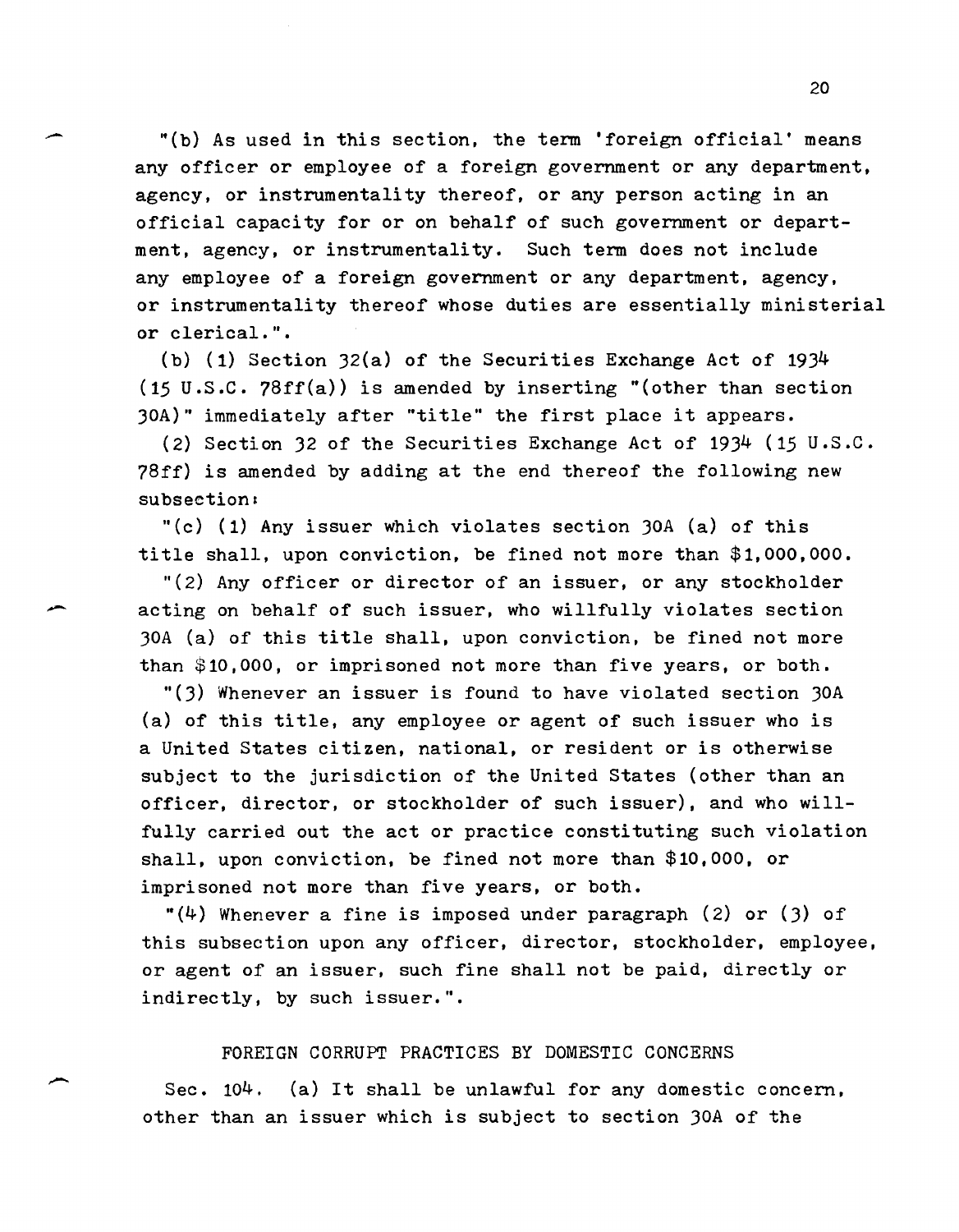Securities Exchange Act of 1934, or any officer, director, employee, or agent of such domestic concern or any stockholder thereof acting on behalf of such domestic concern, to make use of the mails or any means or instrumentality of interstate commerce corruptly in furtherance of an offer, payment, promise to pay, or authorization of the payment of any money, or offer, gift, promise to give, or authorization of the giving of anything of value to--

(1) any foreign official for purposes of--

(A) influencing any act or decision of such foreign official in his official capacity, including a decision to fail to perform his official functions; or

(B) inducing such foreign official to use his influence with a foreign government or instrumentality thereof to affect or influence any act or decision of such government or instrumentality, in order to assist such domestic concern in obtaining or retaining business for or with, or directing business to, any person;

(2) any foreign political party or official thereof or any candidate for foreign political office for purposes of--

(A) influencing any act or decision of such party, official, or candidate in its or his official capacity, including a decision to fail to perform its or his official functions; or

(B) inducing such party, official, or candidate to use its or his influence with a foreign government or instrumentality thereof to affect or influence any act or decision of such government or instrumentality,

in order to assist such domestic concern in obtaining or retaining business for or with, or directing business to any person; or

(3) any person, while knowing or having reason to know that all or a portion of such money or thing of value will be offered, given, or promised, directly or indirectly, to any foreign official, to any foreign political party or official thereof, or to any candidate for foreign political office, for purposes of--

(A) influencing any act or decision of such foreign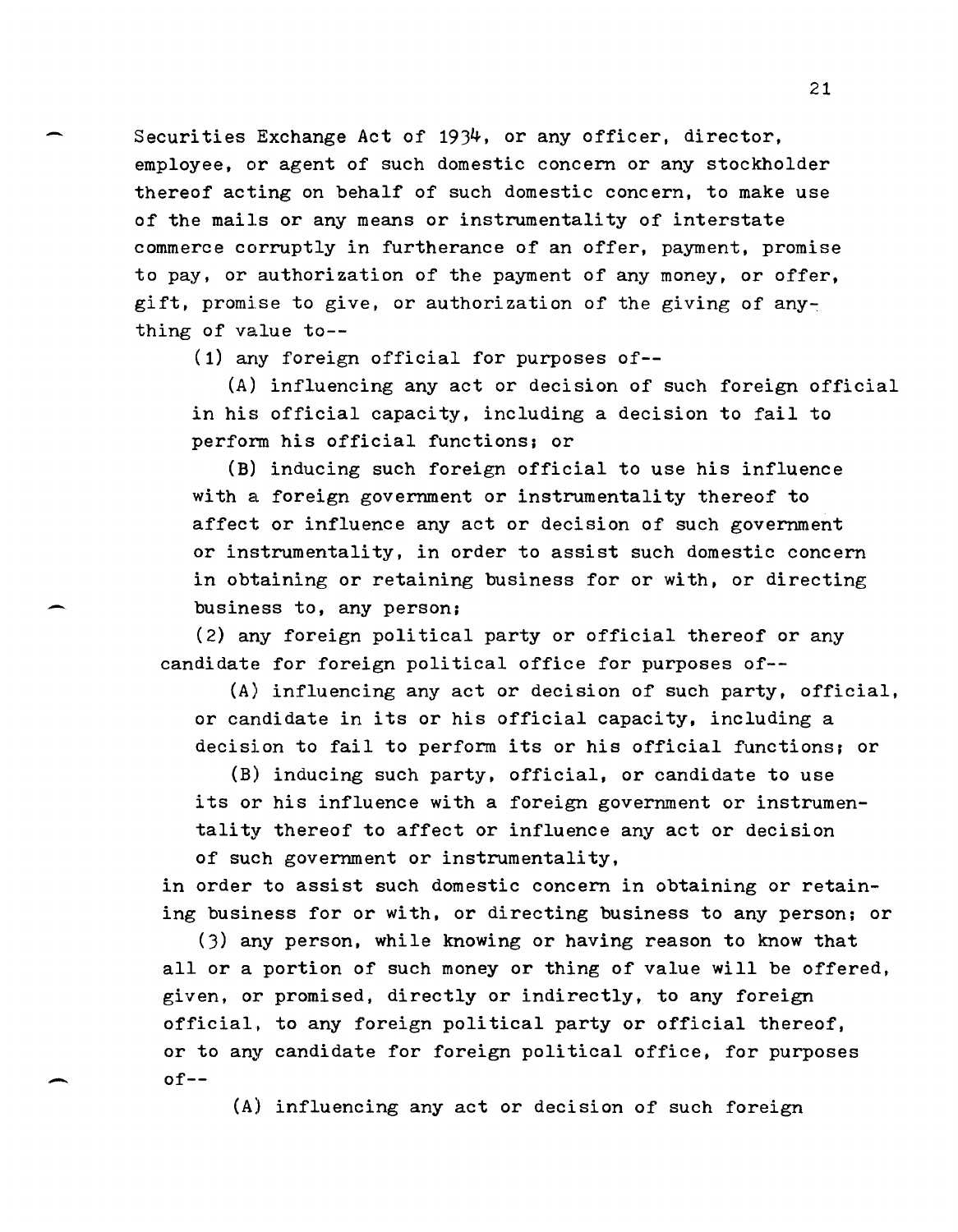official, political party, party official, or candidate in his or its official capacity, including a decision to fail to perform his or its official functions; or

(B) inducing such foreign official, political party, party official, or candidate to use his or its influence with a foreign government or instrumentality thereof to affect or influence any act or decision of such government or instrumentality,

in order to assist such domestic concern in obtaining or retaining business for or with, or directing business to, any person.

(b) (1) (A) Except as provided in subparagraph (B), any domestic concern which violates subsection (a) shall, upon conviction, be fined not more than \$1,000,000.

(B) Any individual who is a domestic concern and who willfully violates subsection (a) shall, upon conviction, be fined not more than \$10,000, or imprisoned not more than five years, or both.

(2) Any officer or director of a domestic concern, or stock holder acting on behalf of such domestic concern, who willfully violates subsection (a) shall, upon conviction, be fined not more than \$10,000, or imprisoned not more than five years, or both.

(3) Whenever a domestic concern is found to have violated subsection (a) of this section, any employee or agent of such domestic concern who is a United States citizen, national, or resident or is otherwise subject to the jurisdiction of the United States (other than an officer, director, or stockholder acting on behalf of such domestic concern), and who willfully carried out the act or practice constituting such violation shall, upon conviction, be fined not more than \$10,000, or imprisoned not more than five years, or both.

(4) Whenever a fine is imposed under paragraph (2) or (3) of this subsection upon any officer, director, stockholder, employee, or agent of a domestic concern, such fine shall not be paid, directly or indirectly, by such domestic concern.

(c) Whenever it appears to the Attorney General that any domestic concern, or officer, director, employee, agent, or stockholder thereof, is engaged, or is about to engage, in any act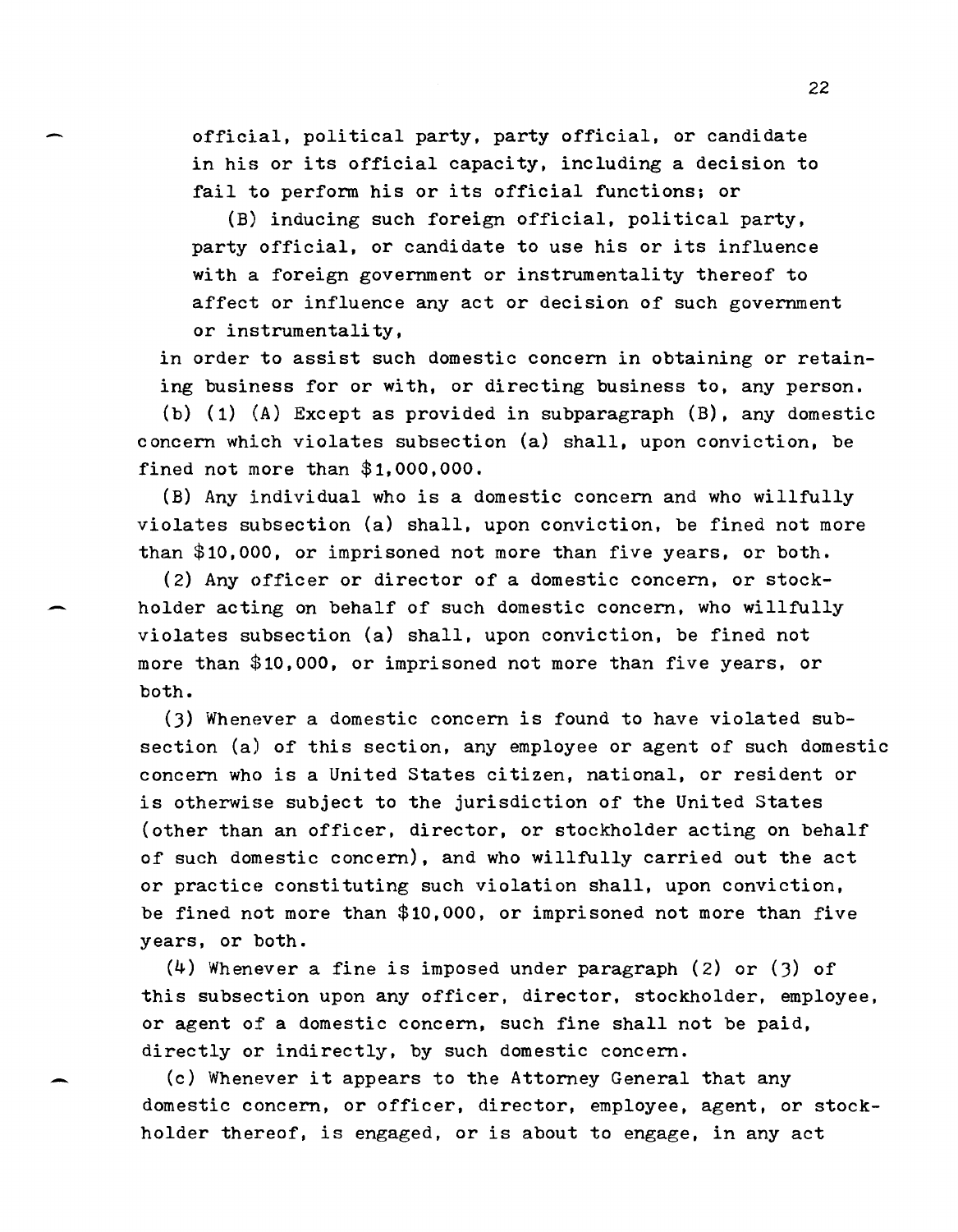or practice constituting a violation of subsection (a) of this section, the Attorney General may, in his discretion, bring a civil action in an appropriate district court of the United States to enjoin such act or practice, and upon a proper showing a permanent or temporary injunction or a temporary restraining order shall be granted without bond.

(d) As used in this section:

-

(1) The term "Domestic concern" means (A) any individual who is a citizen, national, or resident of the United States; or (B) any corporation, partnership, association, jointstock company, business trust. unincorporated organization, or sole proprietorship, which has its principal place of business in the United States, or which is organized under the laws of a State of the United States or a territory. possession. or commonwealth of the United States.

(2) The term "foreign official" means any officer or employee of a foreign government or any department. agency. or instrumentality thereof. or any person acting in an official capacity for or on behalf of any such government or department, agency, or instrumentality. Such term does not include any employee of a foreign government or any department, agency, or instrumentality thereof whose duties are essentially ministerial or clerical.

(3) The term "interstate commerce" means trade. commerce. transportation. or communication among the several States, or between any foreign country and any State or between any State and any place or ship outside thereof. Such term includes the intrastate use of (A) a telephone or other interstate means of communication. or (B) any other interstate instrumentality.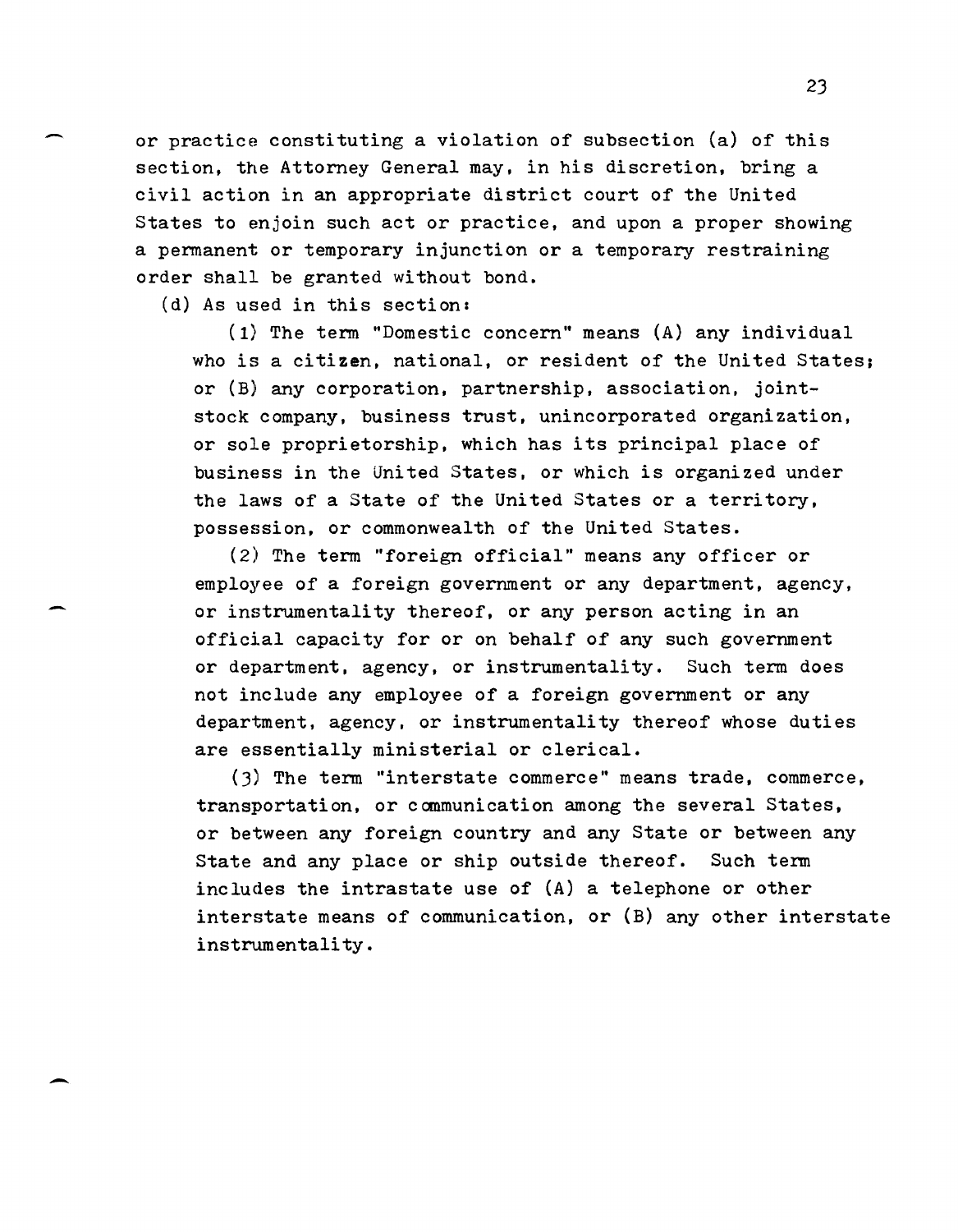#### ENDNOTES

<sup>1</sup>Arthur Young & Company, Foreign Corrupt Practices Act of 1977: Toward Compliande with the Accounting Provisions, (New York: Arthur Young & Company, 1978), p. 25.

<sup>2</sup>"Task Force to Probe Payments," Aviation Week & Space Technology, April 5, 1976, p. 20.

 $3_{\text{Ibid.}}$ 

<sup>4</sup>George Greanias and Practices Act (Lexington: Duane Windsor, The Foreign Corrupt Lexington Books, 1982), p. 17.

 $5_{\text{Ibid.}}$ 

 $6$ Ibid.

 $7_{\text{Ibid.}}$ , p.19.

 $8$ "Three-Pronged Attack Organized To Block Questionable Payments," Aviation Week & Space Technology, June 21, 1976, p. 21.

 $9$ Greanias, p. 53.  $^{10}$ Ibid.  $11$ Ibid., p. 52.

<sup>12</sup>Richard L. Barovich, "The SEC Unleashes a Foreign Payoffs Storm, " Business And Society Review, Fall 1976, p. 49.

 $13$ Ibid., p. 50.

 $14$ Ibid.

15Greanias, p. 49.  $^{16}$ Task Force, p. 20.

 $17<sub>Greanias</sub>$ , p. 49.

18Three-Pronged, p. 21.

19Greanias, p. 50.

~ 20 <sup>20</sup>U.S. Congress, Senate, Committee on Banking, Housing, and Urban Affairs, Foreign Corrupt Practices and Domestic and Foreign Investment Disclosure (Washington, D.C.: U.S. Government Printing Office), p. 97.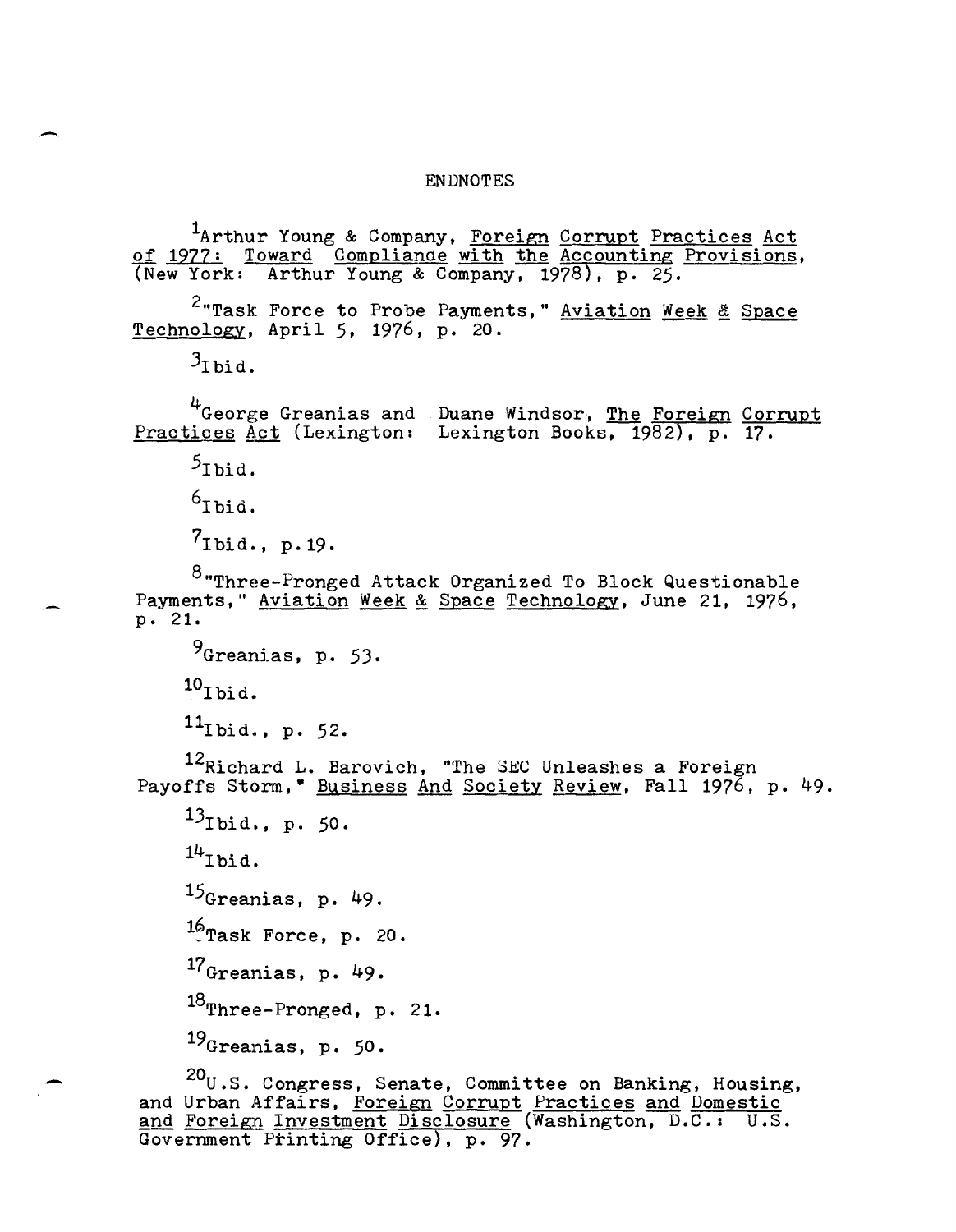<sup>21</sup>Robert R. Ropelowski, "Payments Spur Multinational Guidelines," Aviation Week & Space Technology, July 5, 1976, p. 67.  $^{22}$ I bid., p. 65.  $^{23}$ Ibid., pp. 65,67.  $24$ Greanias, p. 52.  $^{25}$ Ibid., p. 66. 26Young, p. 5. 27"Senate Action Expected on Foreign Bribes," Aviation Week & Space Technology, July 19, 1976, p. 235.  $^{28}$ Young, p. 9.  $^{29}$ Ibid., pp. 9-10.  $30$ Ibid., p. 10. 31.SEC Wins Litigated Decision Under FCPA's Accounting Provisions," The CPA Letter, May 9, 1983, p. 3.  $32$ Barovick, p. 50.  $33$ Senate Action, p. 235.  $34$ Barovick, p. 50.  $35$ Tbid. 36<sub>Greanias, P. 85.</sub> 37Young, p. 10. 38Greanias, p. 85.  $39$ Ibid., p. 96.  $^{40}$ Ibid.  $41$ Young, p. 6. <sup>42</sup>Paul Mann, "Divisions Erupt Over Revising Foreign Corrupt Practices Act," Aviation Week & Space Technology, June 14, 1982, p. 28.

-